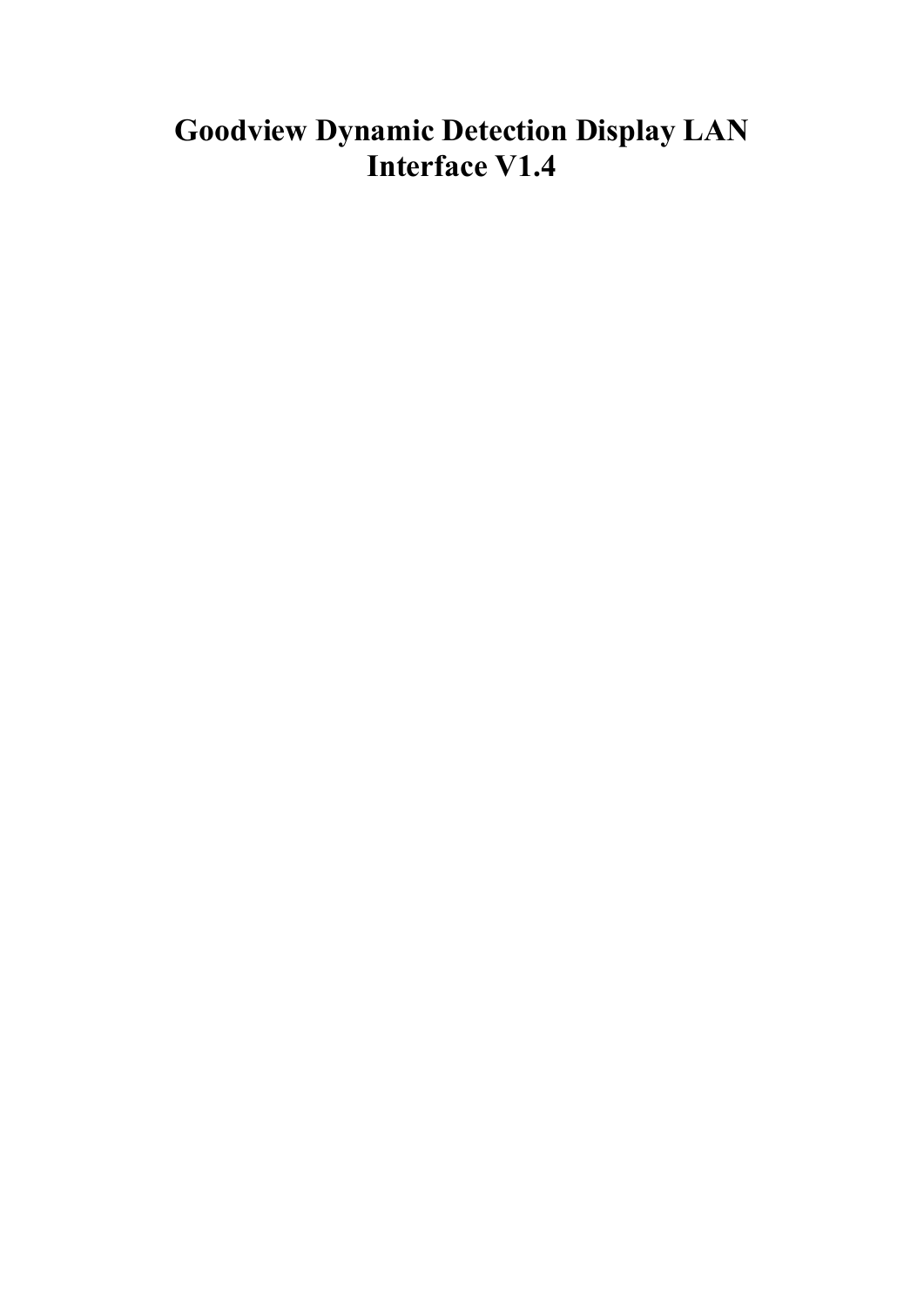**Copyright Notice**

**The copyright of this manual belongs to Shanghai Goodview Electronic Technology Co., Ltd. and reserves all rights.**

**The communication technology company agrees (in writing) that no unit or individual may extract part or all of this manual without authorization.**

**Its legal responsibility will be pursued.**

**About this document**

**This document is used as a guide. The photos, graphics, charts and illustrations provided in the document are for explanation and explanation only.**

**The purpose may differ from the specific product, please refer to the actual product**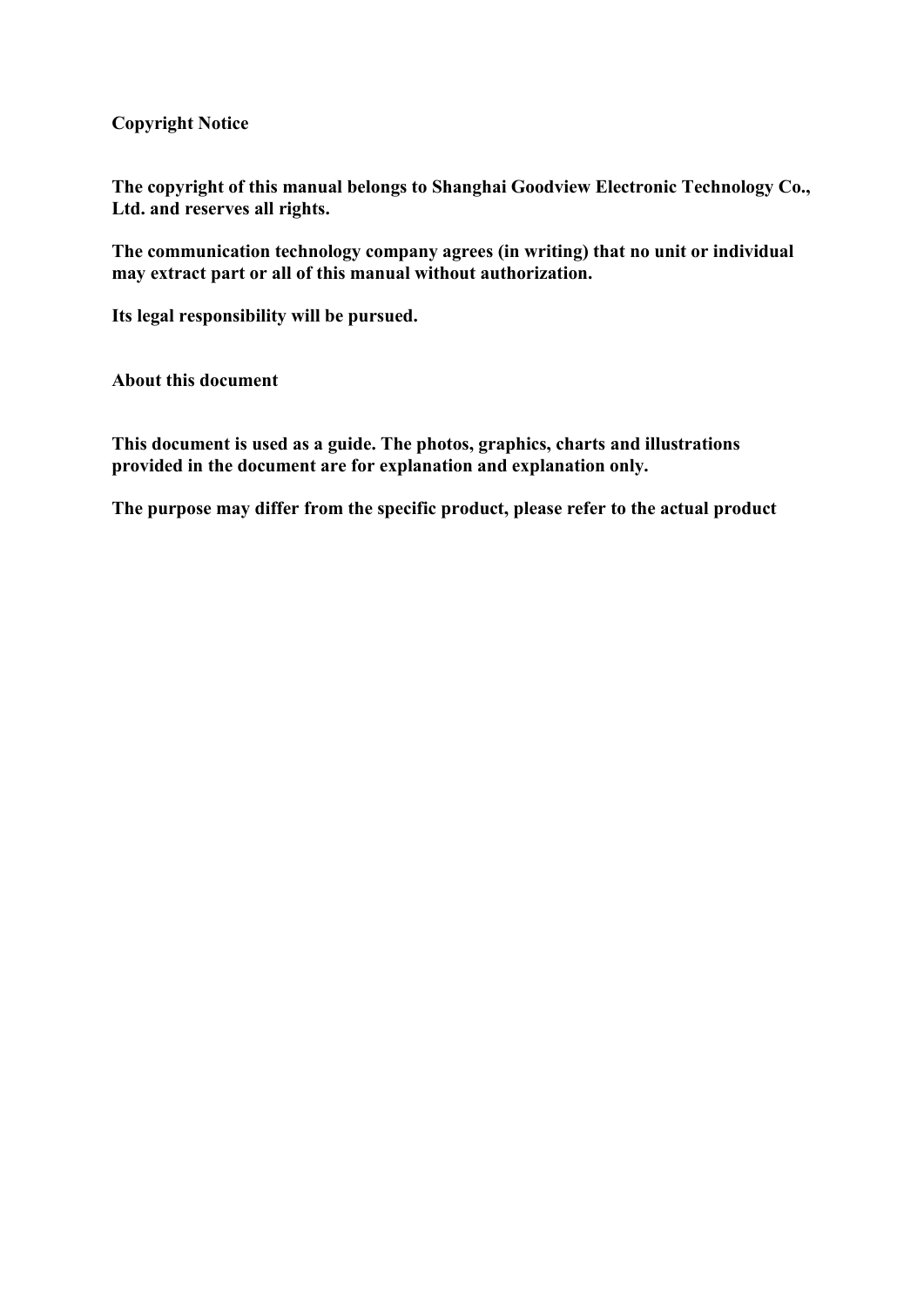#### Release notes

| Version | Description                                                                                                                                                | Date       |
|---------|------------------------------------------------------------------------------------------------------------------------------------------------------------|------------|
| V1.0    | Created                                                                                                                                                    | 2019-07-26 |
| V1.1    | Added temperature interface                                                                                                                                | 2020-02-28 |
| V1.2    | Add to get the setting parameters, set the card<br>number, get the device parameters, set the<br>time, set the specific interface                          | 2020-03-22 |
| V1.3    | Add stranger record switch parameter setting;<br>Added fan switch;<br>Added access to temperature parameters, open<br>the door, and restart the interface; | 2020-03-28 |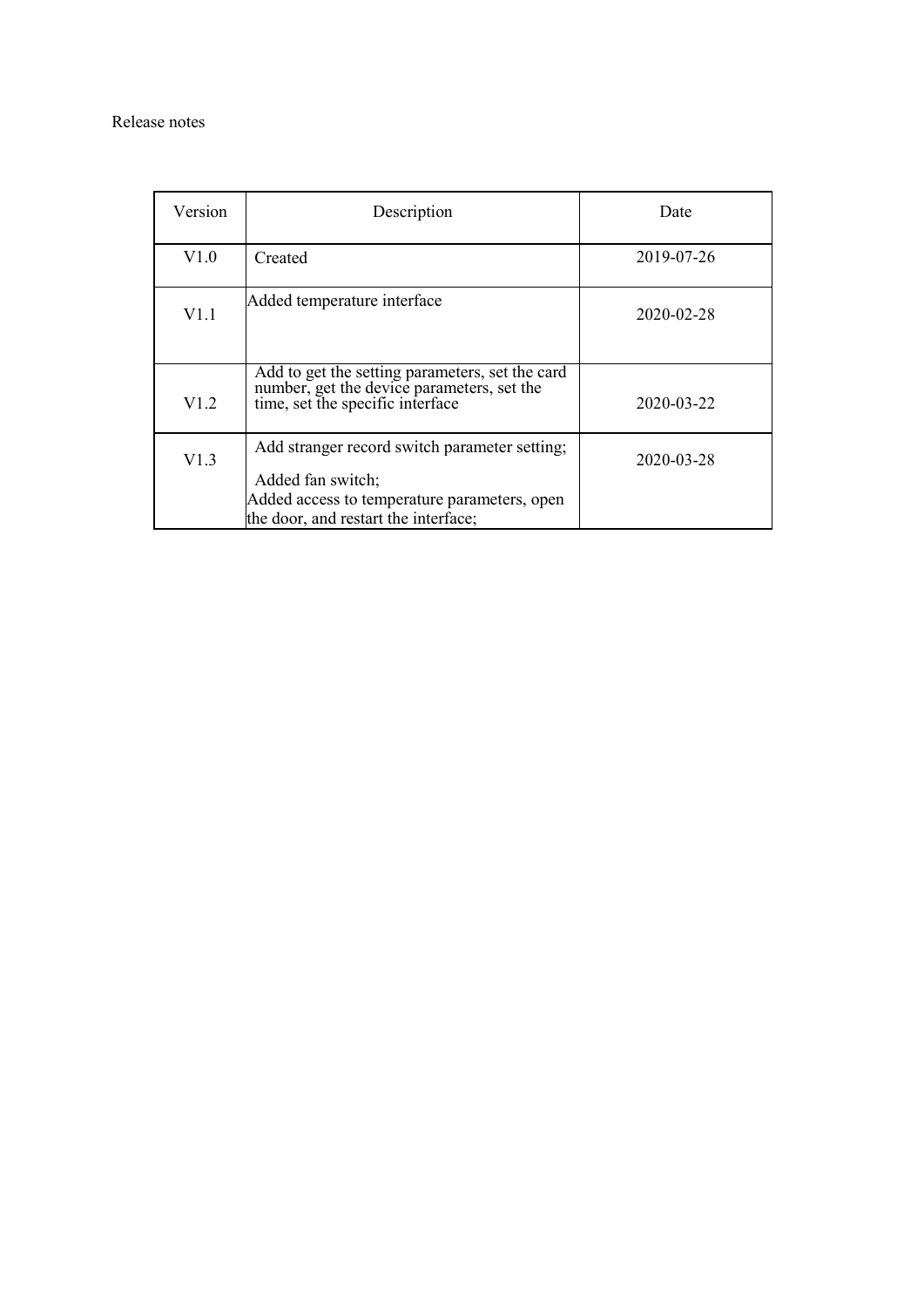## **Content**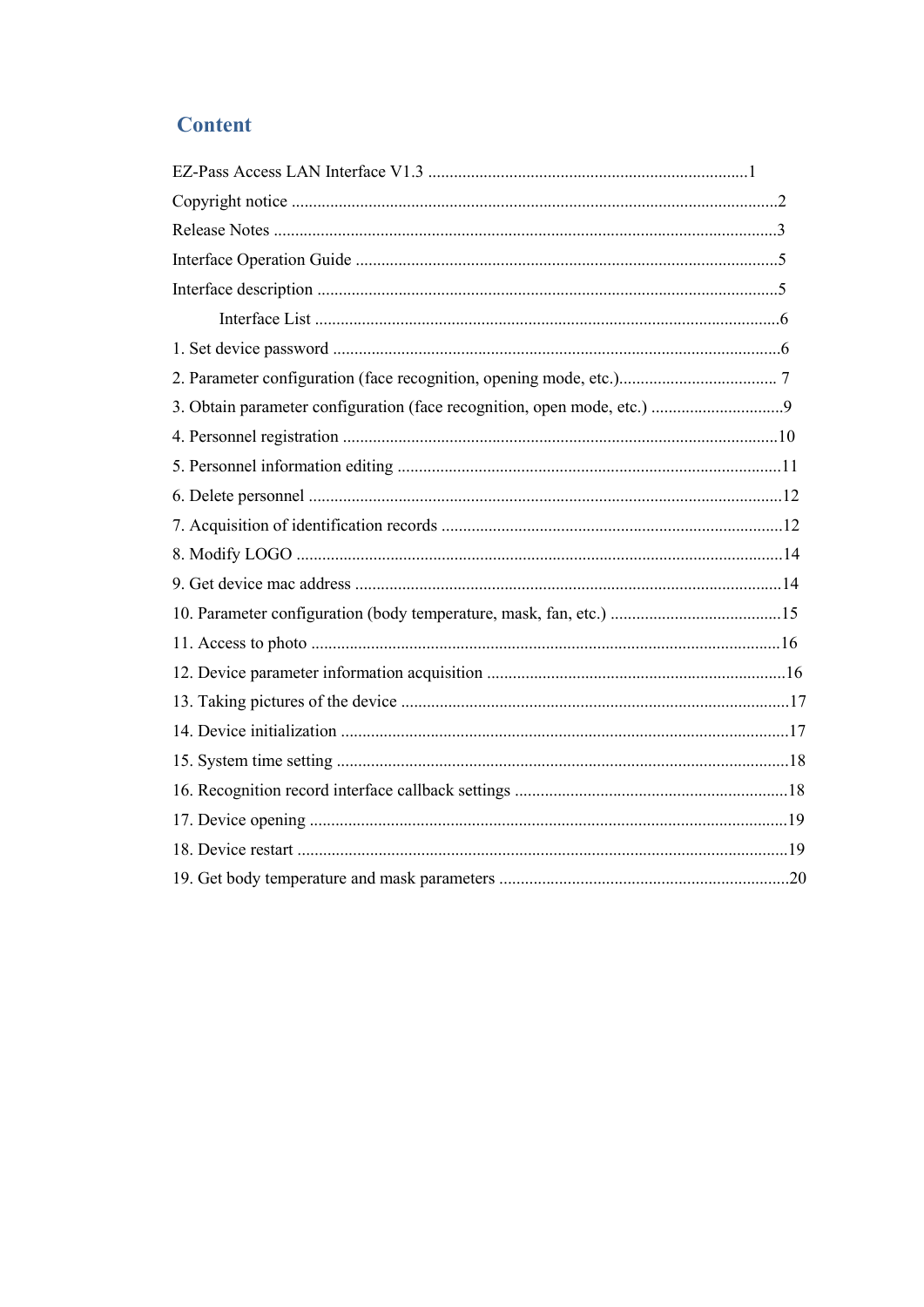### **Interface specification**

- Interface root address: http: // device ip address: 8080 /
	- Interface form: provide external services through HTTP requests.
	- Interface security: The device password (pass) needs to be set first when calling
	- the interface for the first time, and the device password (pass) needs to be passed in as the interface security verification key for any subsequent calls to the interface.

### **Interface returns**

Interface general return instructions:

public class ResultInfo <T> {

private Int result; // Indicates whether the interface is tuned up, 1: succeeds, 0: fails, usually as long as the device server can respond, the value is 1

private Boolean success; // Whether the operation is successful, the success is true, the failure is false private T data; // The business data returned by the interface, the type can be numeric, string or collection, etc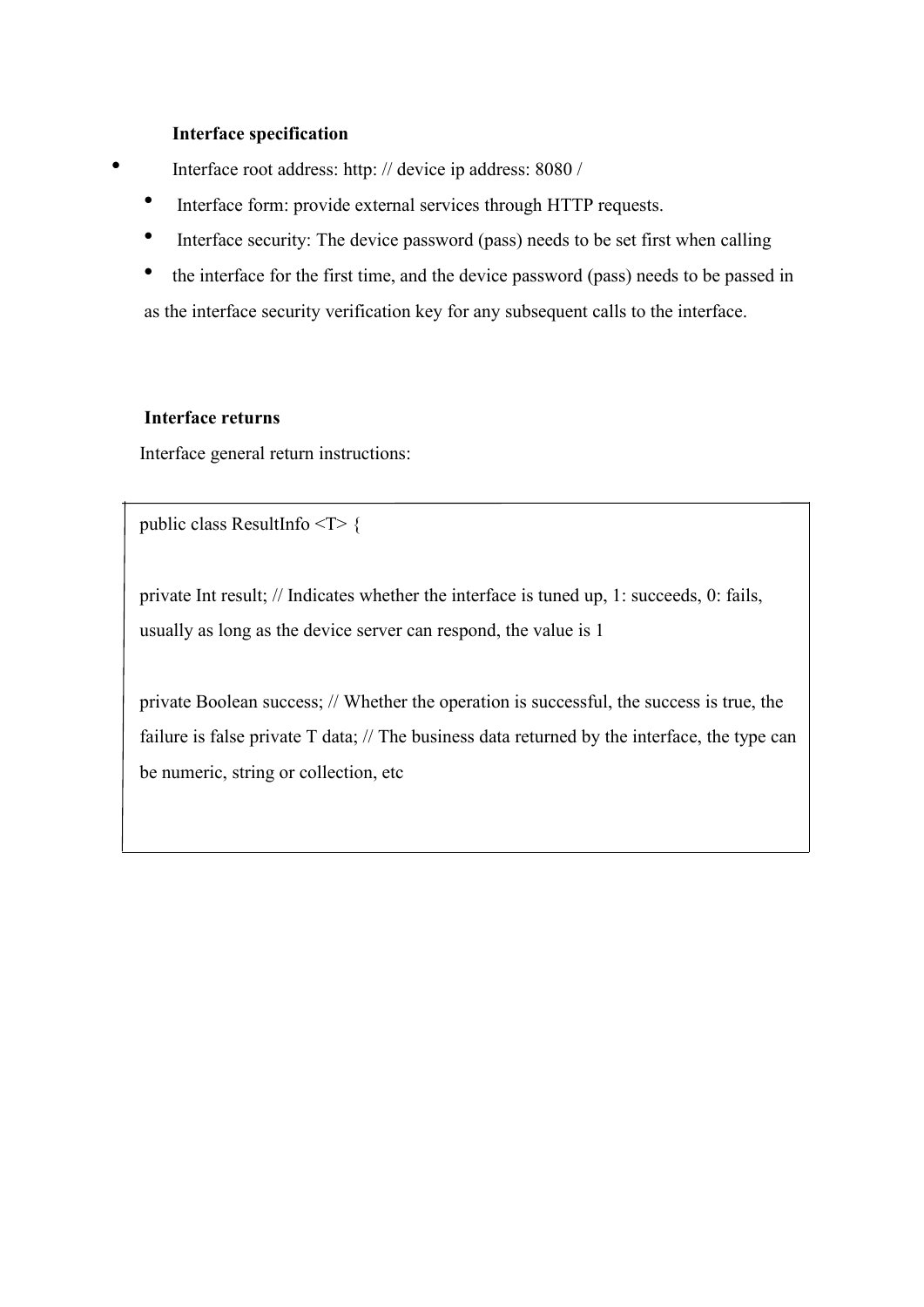### **Interface list**

1.**Set device password**

## **Request method: POST request Request address: http: // device IP:8080/setPassWord**

DATE:

| <b>Filed</b> | Date          | request | description    |
|--------------|---------------|---------|----------------|
|              |               |         |                |
| oldPass      | <b>String</b> |         | Old pass word  |
| newPass      | <b>String</b> |         | New pass word, |

### **Request description**:

**For new devices or devices after resetting (restoring initialization), you need toset the initial password before calling other interfaces. OldPass and newPass can be passed the same value.**

**When changing the password, pass in the new and old password separately**

**Eg:**

**{**

**}**

**"data": "passWord:q", // The device password, also called the interface calling password, please keep it properly. If you forget your password, You need toreset the device, the device will erase all data "result": 1,// Interface tuning "success": true// Device password set successfully**

Postman eg:

| http://192.9.51.214:8080/setPassWord<br>$POST \vee$                              |              |             |  |  |  |  |
|----------------------------------------------------------------------------------|--------------|-------------|--|--|--|--|
| Body <sup>o</sup><br>Headers (2)<br>Pre-request Script<br>Authorization<br>Tests |              |             |  |  |  |  |
|                                                                                  |              |             |  |  |  |  |
| Key<br>Value<br>Description                                                      |              |             |  |  |  |  |
| $\overline{\smile}$<br>oldPass                                                   | 123456       |             |  |  |  |  |
| $\vert$ $\vert$<br>newPass                                                       | $\mathbb{q}$ |             |  |  |  |  |
| New key                                                                          | Value        | Description |  |  |  |  |
| Headers (5)<br>Cookies<br>Tests<br>Body                                          |              |             |  |  |  |  |
| HTML $\sim$ $\equiv$<br>Preview<br>Pretty<br>Raw                                 |              |             |  |  |  |  |
| i 1 {"data":"passWord:q","result":1,"success":true}                              |              |             |  |  |  |  |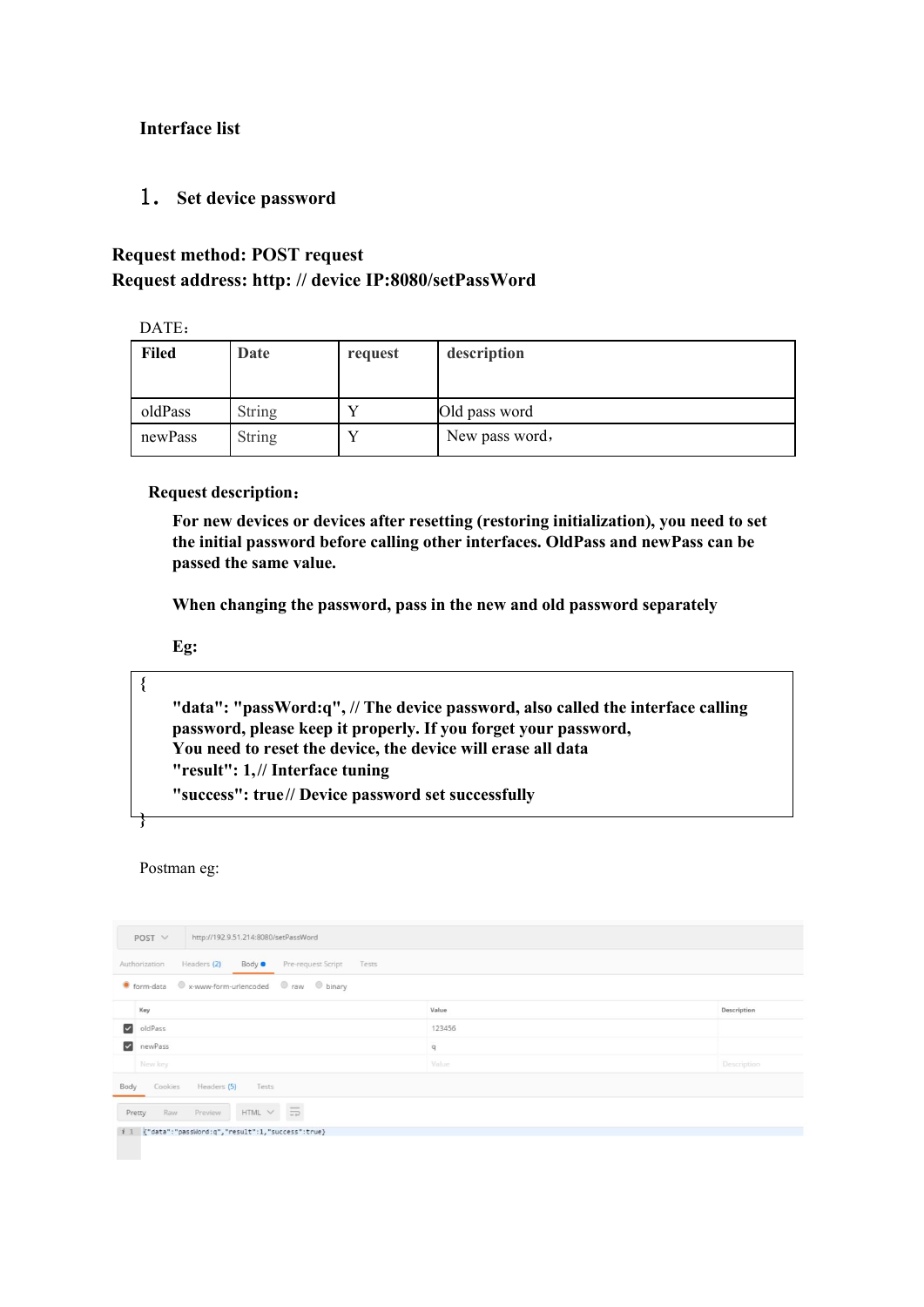## **2. Parameter configuration (face recognition, opening mode, etc.)**

Request method: POST request Request address: http: // device IP: 8080 / setConfig

| field  | mode   | request | description                                        |
|--------|--------|---------|----------------------------------------------------|
| pass   | String |         | Pass word setting                                  |
|        |        |         | Parameter configuration Json The following are the |
| config | Json   |         | parameters of json                                 |

Request description

POST request parameters are placed in the body

The config request parameter is in json format, the example is as follows (please adjust according to the actual situation

| ∤     |                                      |
|-------|--------------------------------------|
|       | "companyName": "smdt",               |
|       | "deviceId": 86,                      |
|       | "diplayCustom": "{name}",            |
|       | "displayMode": 1,                    |
|       | " $id$ ": 1,                         |
|       | "liveIdentiLevel": 1,                |
|       | "passType": false,                   |
|       | "password": "123456",                |
|       | "recoDistance": "1.5",               |
|       | "recoInterval": "2000",              |
|       | "relayDelay": 5,                     |
|       | "relayMode": 0,                      |
|       | "serialCustomize": "#{idcardNum}#",  |
|       | "serialMode": 2,                     |
|       | "similarity": 80,                    |
|       | "strangerVoiceCustom": "moshengren", |
|       | "strangerVoiceMode": 2,              |
|       | "voiceCustom": "name",               |
|       | "voiceMode": 1,                      |
|       | " $wg$ ": 0                          |
|       |                                      |
| field |                                      |

| nuu          |               |                                   |
|--------------|---------------|-----------------------------------|
| field        | mode          | description                       |
| companyName  | <b>String</b> | companyName                       |
| deviceId     | int           | deviceId                          |
| diplayCustom | <b>String</b> | diplayCustom, default as {name}   |
| displayMode  | int           | displayMode, 1: name, 100: custom |
| id           | int           |                                   |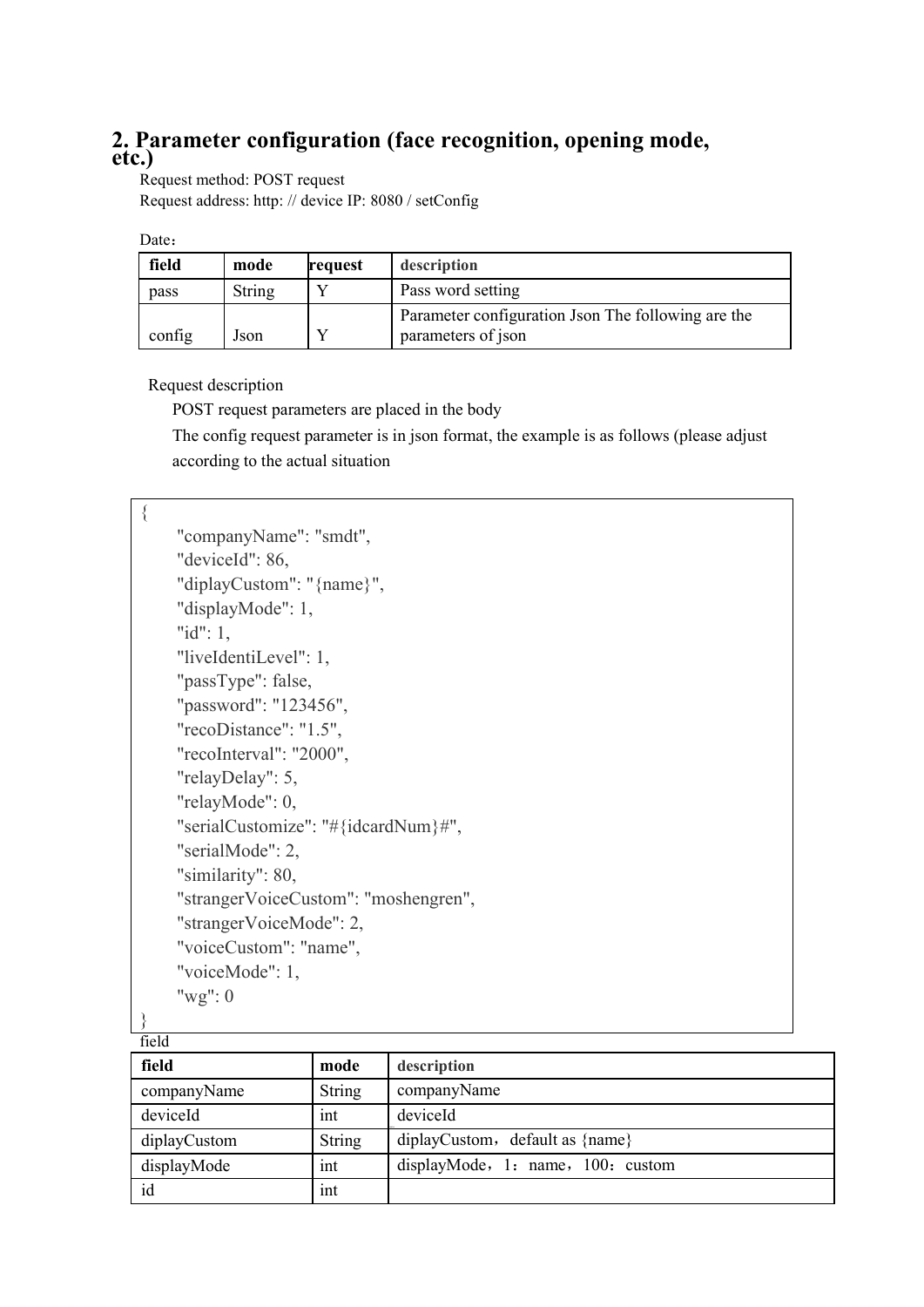| Living body recognition level, default fast mode, 0 no living<br>body, 1 fast mode cannot<br>Reject photos, 2 can reject some photos, 3 can reject photos<br>liveIdentiLevel<br>and adapt<br>int<br>boolea<br>Access type false into true out<br>passType<br>n<br>passcode<br>String<br>password<br>Recognition distance $(0.5-3)$<br>recoDistance<br><b>String</b><br>Recognition interval $(2000 \sim 10000)$<br>recoInterval<br>String<br>Relay automatically closes after a delay of x seconds<br>$(5-63)$<br>relayDelay<br>Int<br>Relay mode,,<br>$[0:$ indicates the automatic closing mode, that is, X seconds will<br>be delayed after the relay is opened.<br>Dynamic closure<br>close automatically after opening the relay.<br>Fit<br>relayMode<br>Int<br>Serial port definition, default is "#{idcardNum}#", Unlimited<br>serialCustomize<br>String<br>length<br>Similarity, default $80,30 \sim 100$ adjustment<br>similarity<br>Int<br>within 32 characters<br>strangerVoiceCustom<br><b>String</b><br>Stranger voice mode, the default stranger alarm, 1 does not<br>require voice broadcast, 2<br>Stranger alarm, 100 custom<br>strangerVoiceMode<br>Int<br><b>String</b><br>Voice customization, default is "name", within 32 characters<br>voiceCustom<br>Voice mode, 1 no broadcast, 2 broadcast name, 100 custom<br>voiceMode<br>Int<br>output person<br>Staff ID WG26,2: output card number WG34, 3: output staff<br>ID WG34<br>Int<br>wg<br>IC Card,<br>icNO<br>1: Card Swipe<br>int<br>ID Card<br>1: Close<br>idCardNo<br>int |              |     |                         |
|------------------------------------------------------------------------------------------------------------------------------------------------------------------------------------------------------------------------------------------------------------------------------------------------------------------------------------------------------------------------------------------------------------------------------------------------------------------------------------------------------------------------------------------------------------------------------------------------------------------------------------------------------------------------------------------------------------------------------------------------------------------------------------------------------------------------------------------------------------------------------------------------------------------------------------------------------------------------------------------------------------------------------------------------------------------------------------------------------------------------------------------------------------------------------------------------------------------------------------------------------------------------------------------------------------------------------------------------------------------------------------------------------------------------------------------------------------------------------------------------------------------------------------------------------|--------------|-----|-------------------------|
|                                                                                                                                                                                                                                                                                                                                                                                                                                                                                                                                                                                                                                                                                                                                                                                                                                                                                                                                                                                                                                                                                                                                                                                                                                                                                                                                                                                                                                                                                                                                                      |              |     |                         |
| Stranger voice customization, default for stranger recognition,                                                                                                                                                                                                                                                                                                                                                                                                                                                                                                                                                                                                                                                                                                                                                                                                                                                                                                                                                                                                                                                                                                                                                                                                                                                                                                                                                                                                                                                                                      |              |     |                         |
|                                                                                                                                                                                                                                                                                                                                                                                                                                                                                                                                                                                                                                                                                                                                                                                                                                                                                                                                                                                                                                                                                                                                                                                                                                                                                                                                                                                                                                                                                                                                                      |              |     |                         |
|                                                                                                                                                                                                                                                                                                                                                                                                                                                                                                                                                                                                                                                                                                                                                                                                                                                                                                                                                                                                                                                                                                                                                                                                                                                                                                                                                                                                                                                                                                                                                      |              |     |                         |
|                                                                                                                                                                                                                                                                                                                                                                                                                                                                                                                                                                                                                                                                                                                                                                                                                                                                                                                                                                                                                                                                                                                                                                                                                                                                                                                                                                                                                                                                                                                                                      |              |     |                         |
|                                                                                                                                                                                                                                                                                                                                                                                                                                                                                                                                                                                                                                                                                                                                                                                                                                                                                                                                                                                                                                                                                                                                                                                                                                                                                                                                                                                                                                                                                                                                                      |              |     |                         |
|                                                                                                                                                                                                                                                                                                                                                                                                                                                                                                                                                                                                                                                                                                                                                                                                                                                                                                                                                                                                                                                                                                                                                                                                                                                                                                                                                                                                                                                                                                                                                      |              |     |                         |
|                                                                                                                                                                                                                                                                                                                                                                                                                                                                                                                                                                                                                                                                                                                                                                                                                                                                                                                                                                                                                                                                                                                                                                                                                                                                                                                                                                                                                                                                                                                                                      |              |     |                         |
| 1: It means that it does not close automatically, that is, it will not<br>Wiegand 26 or 34 output mode, 0: output card number $WG26$ , 1:                                                                                                                                                                                                                                                                                                                                                                                                                                                                                                                                                                                                                                                                                                                                                                                                                                                                                                                                                                                                                                                                                                                                                                                                                                                                                                                                                                                                            |              |     |                         |
|                                                                                                                                                                                                                                                                                                                                                                                                                                                                                                                                                                                                                                                                                                                                                                                                                                                                                                                                                                                                                                                                                                                                                                                                                                                                                                                                                                                                                                                                                                                                                      |              |     |                         |
|                                                                                                                                                                                                                                                                                                                                                                                                                                                                                                                                                                                                                                                                                                                                                                                                                                                                                                                                                                                                                                                                                                                                                                                                                                                                                                                                                                                                                                                                                                                                                      |              |     |                         |
|                                                                                                                                                                                                                                                                                                                                                                                                                                                                                                                                                                                                                                                                                                                                                                                                                                                                                                                                                                                                                                                                                                                                                                                                                                                                                                                                                                                                                                                                                                                                                      |              |     |                         |
|                                                                                                                                                                                                                                                                                                                                                                                                                                                                                                                                                                                                                                                                                                                                                                                                                                                                                                                                                                                                                                                                                                                                                                                                                                                                                                                                                                                                                                                                                                                                                      |              |     |                         |
|                                                                                                                                                                                                                                                                                                                                                                                                                                                                                                                                                                                                                                                                                                                                                                                                                                                                                                                                                                                                                                                                                                                                                                                                                                                                                                                                                                                                                                                                                                                                                      |              |     |                         |
|                                                                                                                                                                                                                                                                                                                                                                                                                                                                                                                                                                                                                                                                                                                                                                                                                                                                                                                                                                                                                                                                                                                                                                                                                                                                                                                                                                                                                                                                                                                                                      |              |     |                         |
|                                                                                                                                                                                                                                                                                                                                                                                                                                                                                                                                                                                                                                                                                                                                                                                                                                                                                                                                                                                                                                                                                                                                                                                                                                                                                                                                                                                                                                                                                                                                                      |              |     |                         |
|                                                                                                                                                                                                                                                                                                                                                                                                                                                                                                                                                                                                                                                                                                                                                                                                                                                                                                                                                                                                                                                                                                                                                                                                                                                                                                                                                                                                                                                                                                                                                      |              |     |                         |
|                                                                                                                                                                                                                                                                                                                                                                                                                                                                                                                                                                                                                                                                                                                                                                                                                                                                                                                                                                                                                                                                                                                                                                                                                                                                                                                                                                                                                                                                                                                                                      |              |     |                         |
|                                                                                                                                                                                                                                                                                                                                                                                                                                                                                                                                                                                                                                                                                                                                                                                                                                                                                                                                                                                                                                                                                                                                                                                                                                                                                                                                                                                                                                                                                                                                                      |              |     |                         |
|                                                                                                                                                                                                                                                                                                                                                                                                                                                                                                                                                                                                                                                                                                                                                                                                                                                                                                                                                                                                                                                                                                                                                                                                                                                                                                                                                                                                                                                                                                                                                      |              |     |                         |
|                                                                                                                                                                                                                                                                                                                                                                                                                                                                                                                                                                                                                                                                                                                                                                                                                                                                                                                                                                                                                                                                                                                                                                                                                                                                                                                                                                                                                                                                                                                                                      |              |     |                         |
|                                                                                                                                                                                                                                                                                                                                                                                                                                                                                                                                                                                                                                                                                                                                                                                                                                                                                                                                                                                                                                                                                                                                                                                                                                                                                                                                                                                                                                                                                                                                                      |              |     |                         |
|                                                                                                                                                                                                                                                                                                                                                                                                                                                                                                                                                                                                                                                                                                                                                                                                                                                                                                                                                                                                                                                                                                                                                                                                                                                                                                                                                                                                                                                                                                                                                      |              |     |                         |
|                                                                                                                                                                                                                                                                                                                                                                                                                                                                                                                                                                                                                                                                                                                                                                                                                                                                                                                                                                                                                                                                                                                                                                                                                                                                                                                                                                                                                                                                                                                                                      | tricolorLamp | int | Red light, 1:Off, 2: On |

## Return data

 $\{$ "data": { // Set parameters "companyName": "smdt", "deviceId": 86, "diplayCustom": "{name}",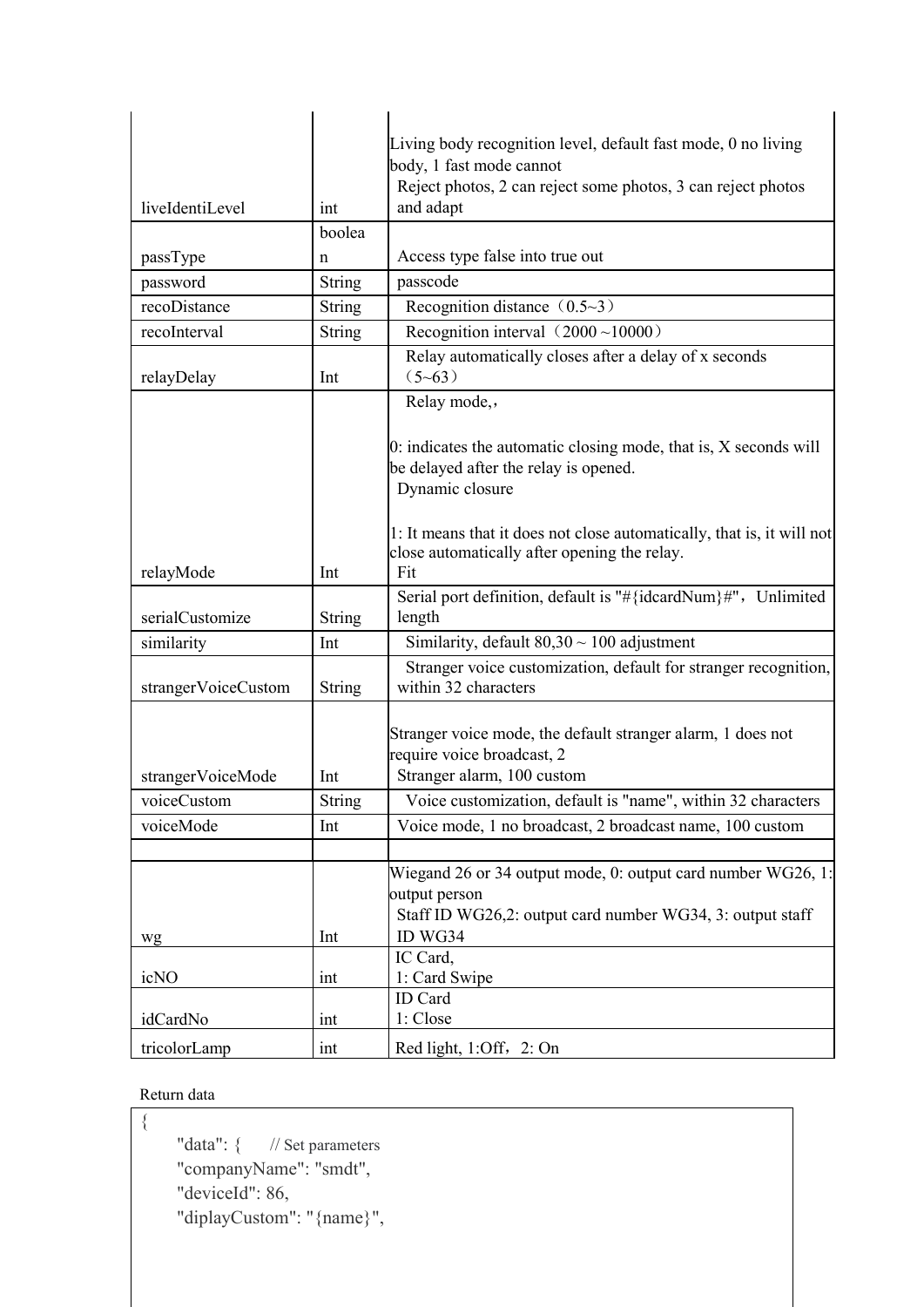```
"displayMode": 1, "id": 1, "liveIdentiLevel": 1, "passType": false, "password": "123456", "recoDistance": "1.5", "recoInterval": "2000", "relayDelay": 5, "relayMode": 0, "serialCustomize": "#{idcardNum}#", "serialMode": 2, "similarity": 80, "strangerVoiceCustom": "moshengren", "strangerVoiceMode": 2, "voiceCustom": "name", "voiceMode": 1,
"wg": 0
```
## },

"result": 1, // Interface access "success": true // Setting successful

## }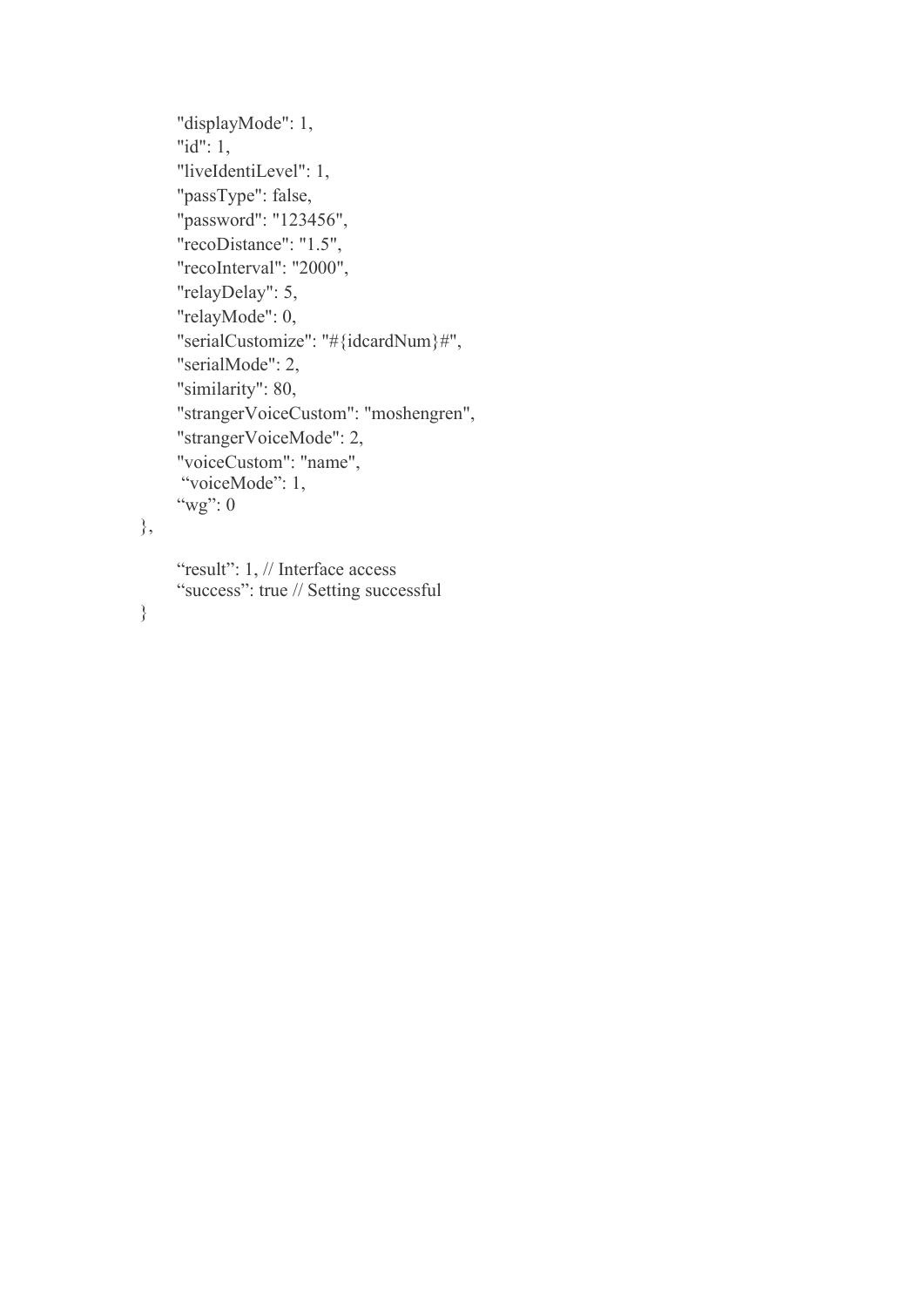# **3. Get parameter configuration (face recognition, switching mode, etc.)**

Request method: POST request

Request address: http: // device IP:8080/getConfig

Request date:

| field | mode   | request | description      |
|-------|--------|---------|------------------|
| pass  | String |         | Device pass word |

Return eg:

| $\{$ |                                       |
|------|---------------------------------------|
|      | "data": $\{$ // Set parameters        |
|      | "companyName": "smdt",                |
|      | "deviceId": 86,                       |
|      | "diplayCustom": "{name}",             |
|      | "displayMode": 1,                     |
|      | " $id$ ": 1,                          |
|      | "liveIdentiLevel": 1,                 |
|      | "passType": false,                    |
|      | "password": "123456",                 |
|      | "recoDistance": "1.5",                |
|      | "recoInterval": "2000",               |
|      | "relayDelay": 5,                      |
|      | "relayMode": 0,                       |
|      | "serialCustomize": "#{idcardNum}#",   |
|      | "serialMode": 2,                      |
|      | "similarity": 80,                     |
|      | "strangerVoiceCustom": "moshengren",  |
|      | "strangerVoiceMode": 2,               |
|      | "voiceCustom": "name",                |
|      | "voiceMode": 1,                       |
|      | " $wg$ ": 0                           |
| },   |                                       |
|      | "result": 1, // Interface access      |
|      | "success": true // Setting successful |
| }    |                                       |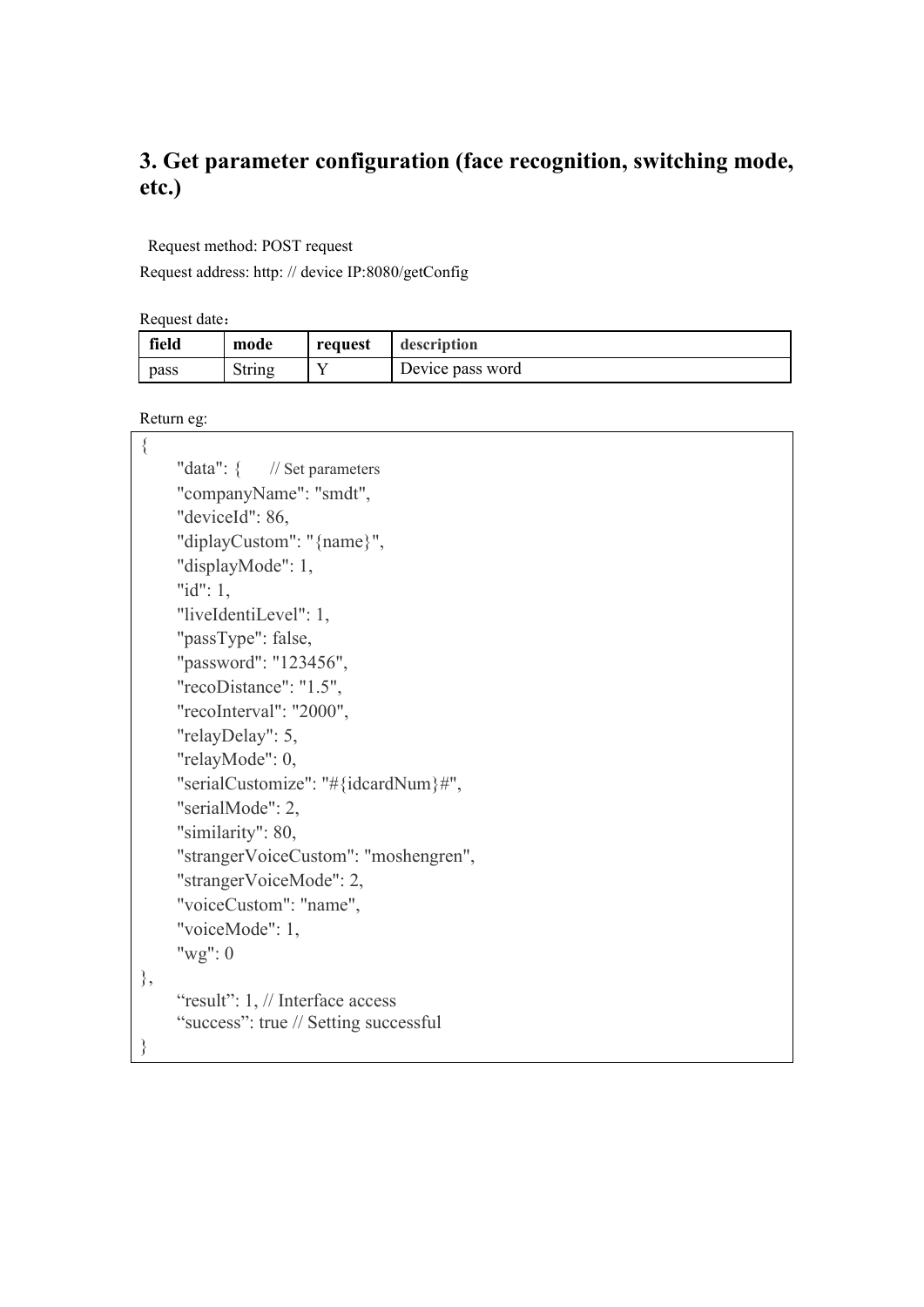# **4. Personnel registration**

#### Request method: POST request

Request address: http: // device ip:8080/person/create

Request date:

| field  | mode   | request | description                                                            |
|--------|--------|---------|------------------------------------------------------------------------|
| pass   | String |         | Device pass word                                                       |
| person | Json   |         | Personnel information Json The following are the<br>parameters of json |

Request description:

POST request parameters are placed in the body

The base64 string of the photo, without the header, such as: data: image / jpg; base64.

Staff photos only support JPG and PNG

| filed        | mode          | description                                                                 |
|--------------|---------------|-----------------------------------------------------------------------------|
| age          | int           | age                                                                         |
| imgBase64    | <b>String</b> | imgBase64 String                                                            |
| name         | <b>String</b> | mame                                                                        |
|              |               | yyyy-MM-dd                                                                  |
| prescription | <b>String</b> | HH:mm, yyyy-MM-dd HH:mm                                                     |
| sex          | int           | sex                                                                         |
| type         | Int           | Type The default is 1, 1 for visitors, 2 blacklists, and 3 for<br>employees |
| vipID        | Int           | Create a person's id, find the person's editor based on the id              |
| welCome      | <b>String</b> | Reserved, can be left blank                                                 |
| icCard       | <b>String</b> | ic card information                                                         |
| card         | <b>String</b> | ID CARD nO                                                                  |
| wn           | <b>String</b> | Reserved, can be left blank                                                 |

Person filed

#### RETURN eg:

```
\{"data": "msg: Successful registration ", "result": 1, "success": true
}
```
Registration failed, return failure description, the corresponding error code is as follows: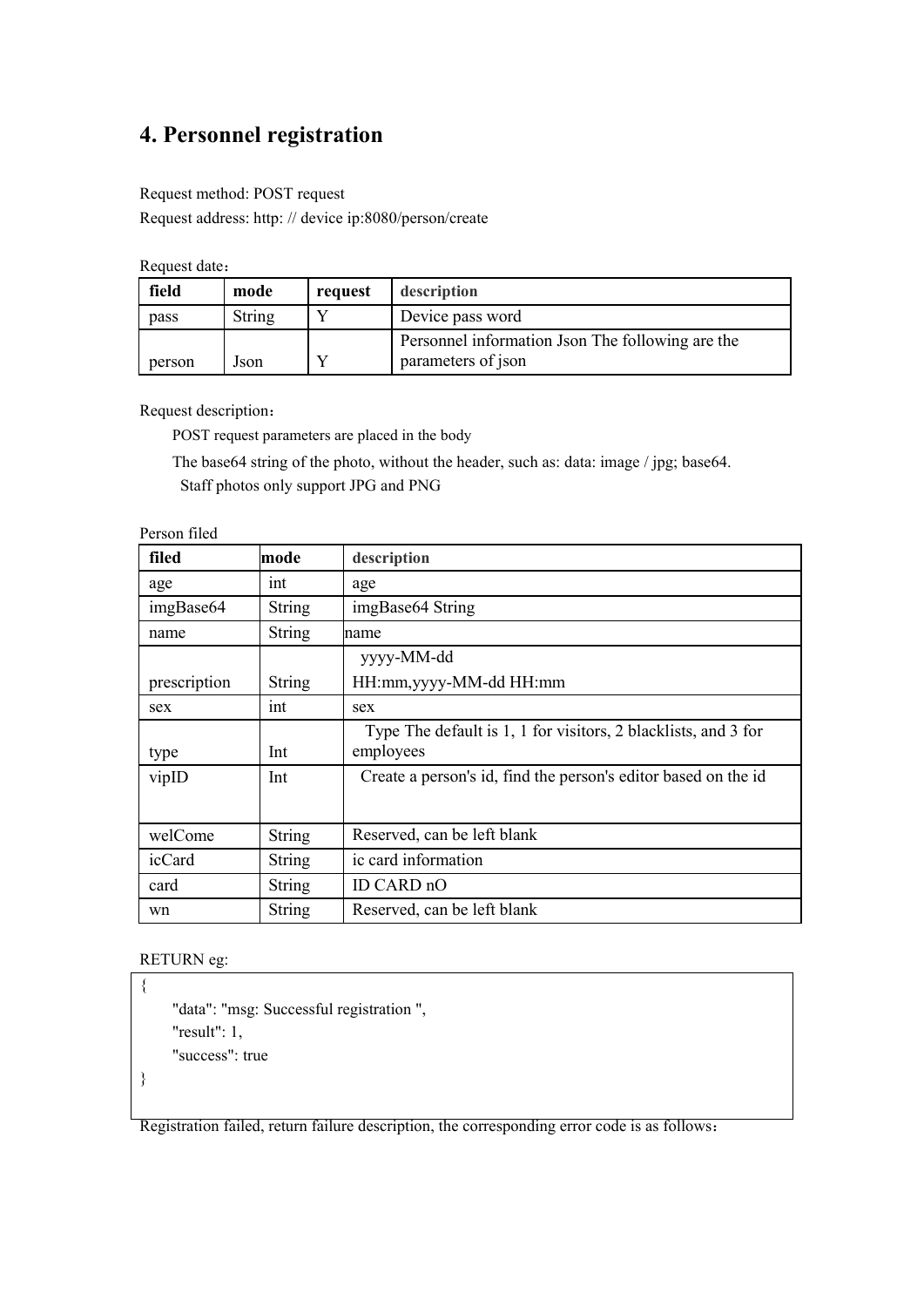# **5. Personnel information editing**

Request method: POST request

Request address: http: // device ip:8080/person/update

| <b>REQUEST DATE:</b> |  |
|----------------------|--|
|----------------------|--|

| <b>Filed</b> | mode   | request | description                                      |
|--------------|--------|---------|--------------------------------------------------|
| pass         | String |         | Device pass word                                 |
|              |        |         | Personnel information Json The following are the |
| person       | Json   |         | parameters of json                               |

request:

POST request parameters are placed in the body

The base64 string of the photo, without the header, such as

Staff photos only support JPG and PNG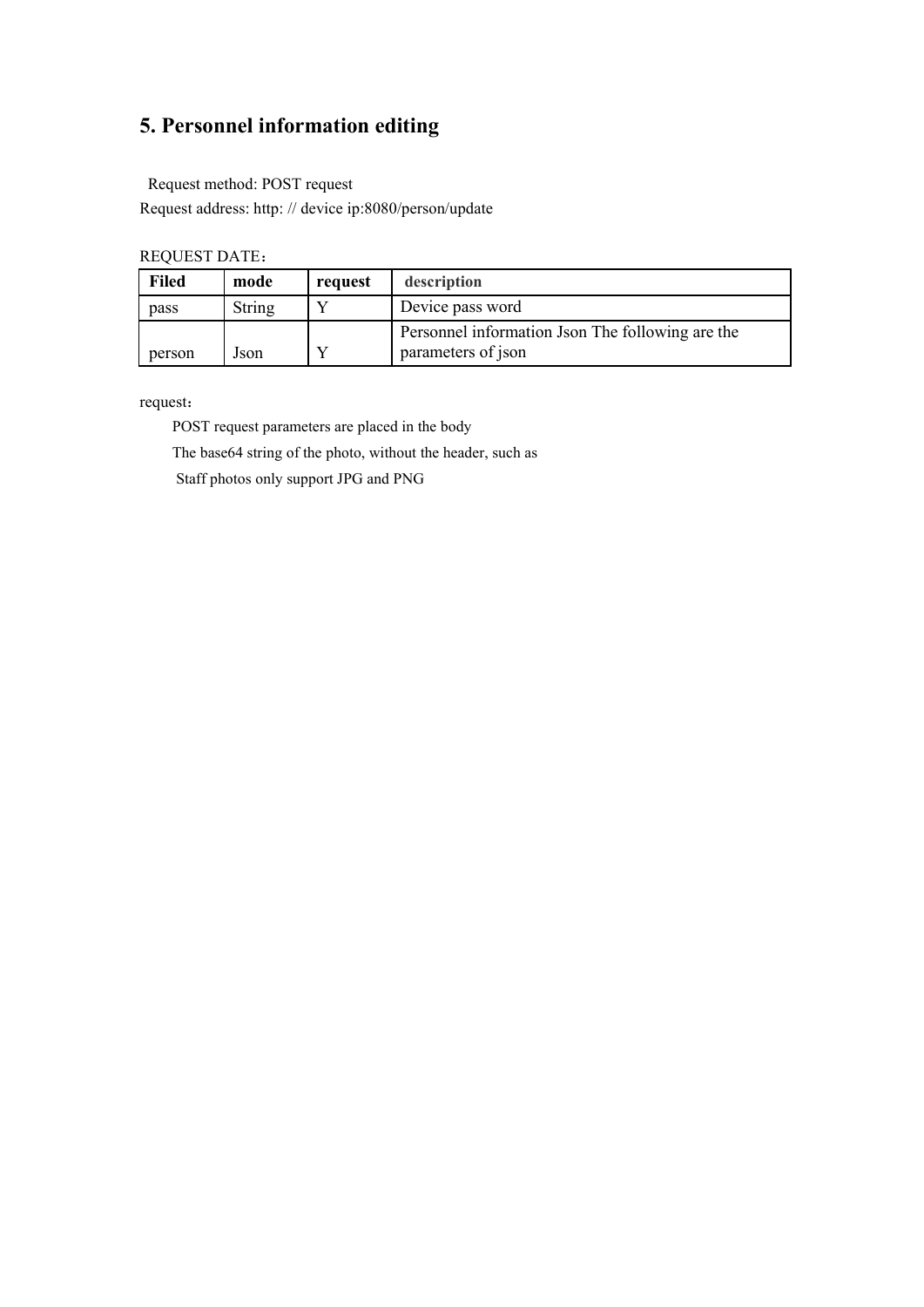| filed        | mode          | Description                                                                 |  |  |
|--------------|---------------|-----------------------------------------------------------------------------|--|--|
| age          | int           | age                                                                         |  |  |
| imgBase64    | <b>String</b> | imgBase64 String                                                            |  |  |
| name         | <b>String</b> | Name                                                                        |  |  |
|              |               | , yyyy-MM-dd                                                                |  |  |
| prescription | <b>String</b> | HH:mm,yyyy-MM-dd HH:mm                                                      |  |  |
| sex          | int           | sex                                                                         |  |  |
| type         | Int           | Type The default is 1, 1 for visitors, 2 blacklists, and 3 for<br>employees |  |  |
| vipID        | Int           | Create a person's id, find the person's editor based on the id              |  |  |
| welCome      | <b>String</b> | Reserved, can be left blank                                                 |  |  |
| icCard       | <b>String</b> | ic card information                                                         |  |  |
| card         | <b>String</b> | ID number                                                                   |  |  |
| wn           | <b>String</b> | Reserved, can be left blank                                                 |  |  |

Person Parameter Description

Example of returned data

```
\{"data": "msg: Staff editing success ", "result": 1, "success": true
```

```
}
```
## **6. Delete person**

Request method: POST request

Request address: http: // device ip:8080/person/delete

Request date:

| filed    | mode   | request | Description      |
|----------|--------|---------|------------------|
| pass     | String |         | Device pass word |
| deleteId | String |         | Delete person id |

Return eg:

```
\{"data": "msg: Person deleted successfully
  "result": 1, "success": true
}
```
**7.**Identification record acquisition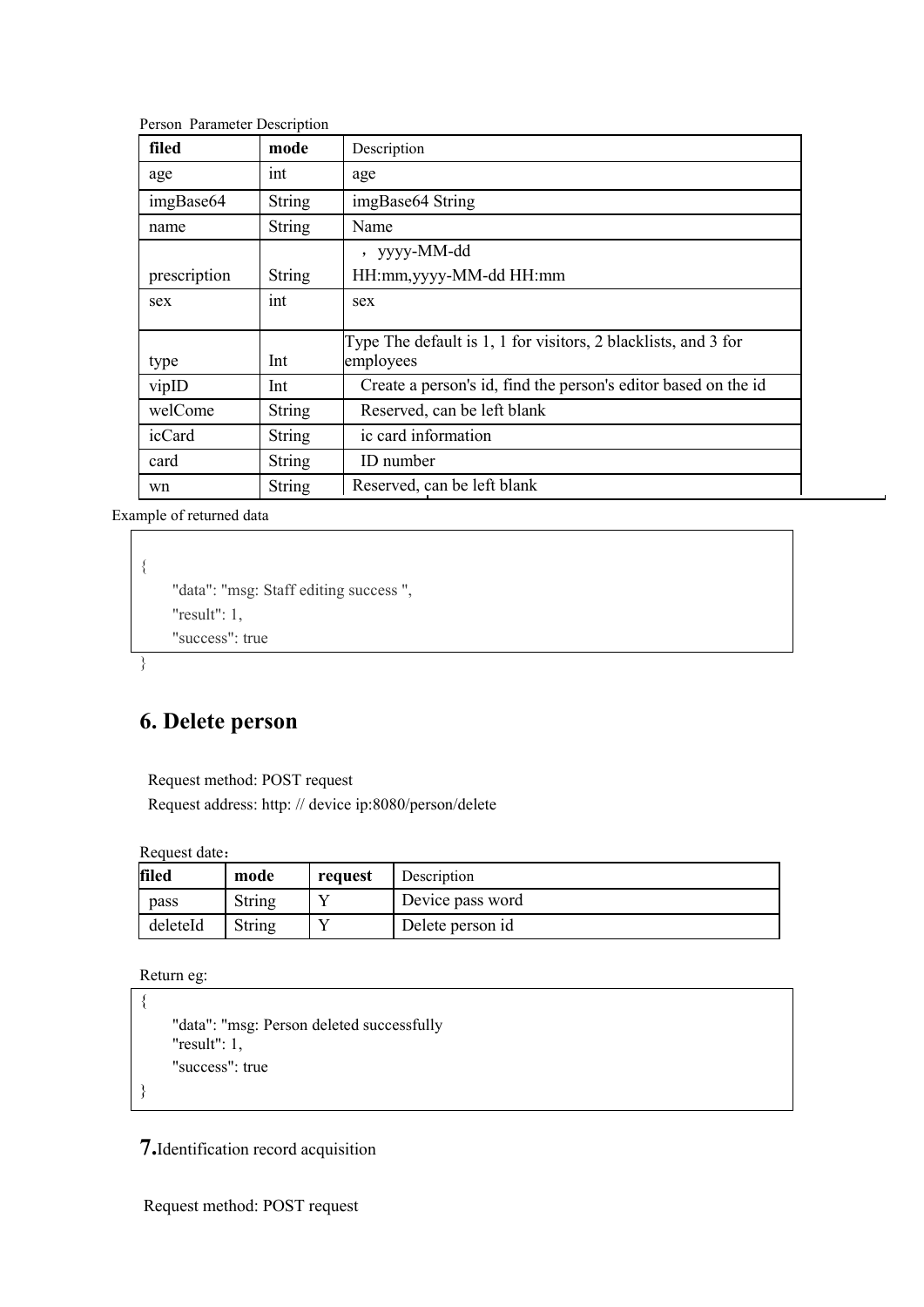Request address: http: // device ip:8080/newFindRecords

| field     | mode   | request | Description              |
|-----------|--------|---------|--------------------------|
| pass      | String |         | Device pass word         |
| startTime | String |         | start: $2019-07-1112:00$ |
| endTime   | String |         | finish: 2019-07-11 17:00 |

Request date:

#### Eg:

```
\{"data": [
        \{"birthDate": "",//reserved
            "currentTime": 1562819094334, // Transit time, milliseconds "idCardNum": "",// staff ID
            "imageFlag": 0,// The name of the photo taken by the public, if you want to get the photo, please
            call getRecordImg interface to get it. "
            "name": "pdf", //passer name
            "type": 1, //mode
            "tempratrue": "36.5", // Body temperature when passing, transmitted when body temperature
            detection is off -1
            "mask": 1 // Whether to wear a mask, 1: wear, 0: no wear mask, \Box, -1
            when mask detection is closed}, \{"birthDate": "", "currentTime": 1562824109687, "idCardNum": "", "imageFlag": 0, "imageName": "1_86_1562824109687.jpg", "name": "pdf", "type": 1
            "tempratrue": "36.5", "mask": 1 // Whether to wear a mask, 1: worn, 0: not worn
        }, \{"birthDate": "", "currentTime": 1562825856546, "idCardNum": "null", "imageFlag": 1, "imageName": "100_86_1562825856546.jpg", "name": "tts", "type": 1, "tempratrue": "36.5" , "mask": 1 // Whether to wear a mask, 1: wearing, 0: not wearing
            "birthDate": "",
```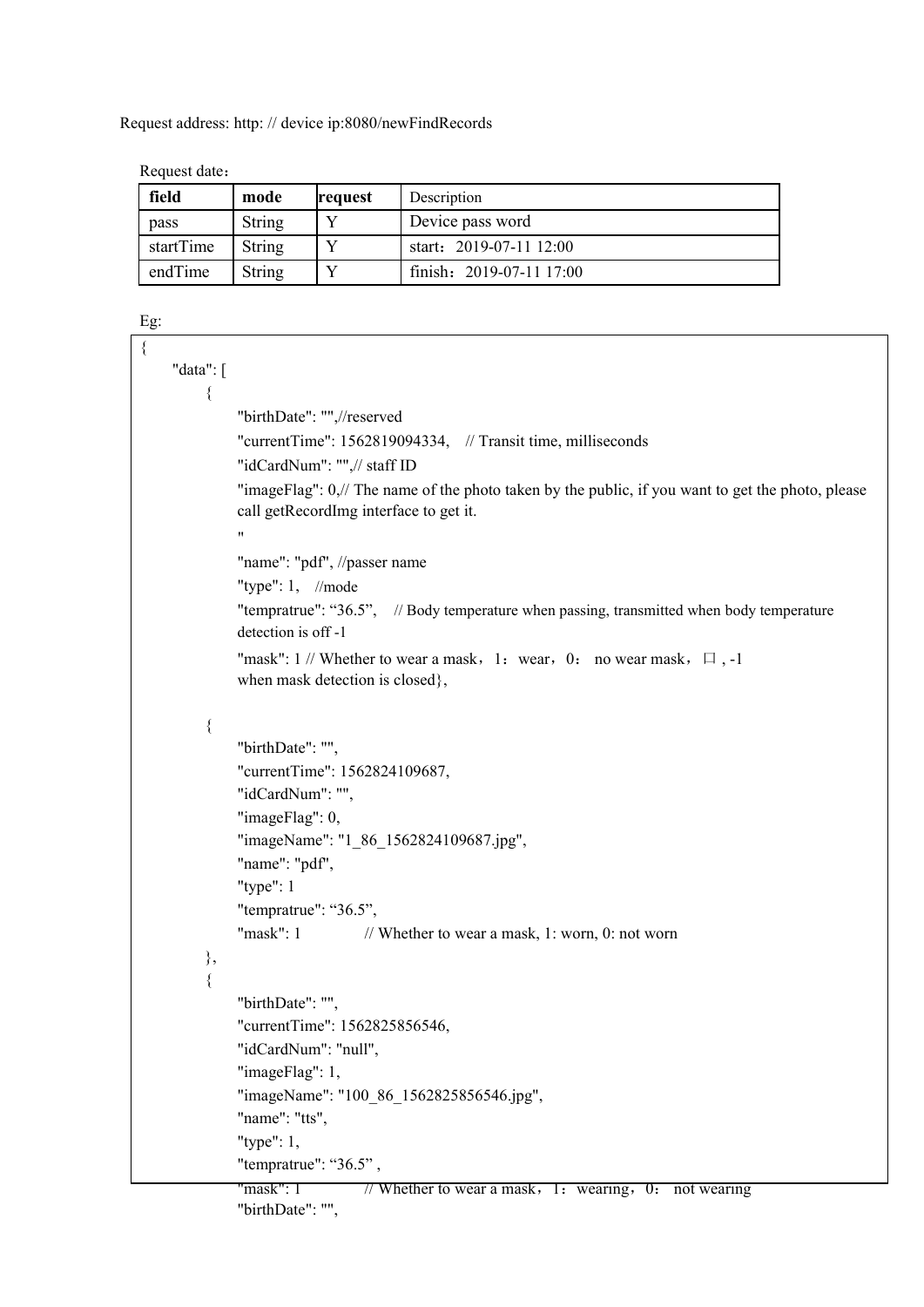```
"currentTime": 1562825856546, "idCardNum": "null", "imageFlag": 1, "imageName": "100-86-1562825856546.jpg", "name": "tts", "type" :1,"tempratrue": "36.5", "mask": 1 //Whether to wear a mask, 1: wearing, 0: not wearing
    }
],"result": 1, // Interface transfer through
```
"success": true // success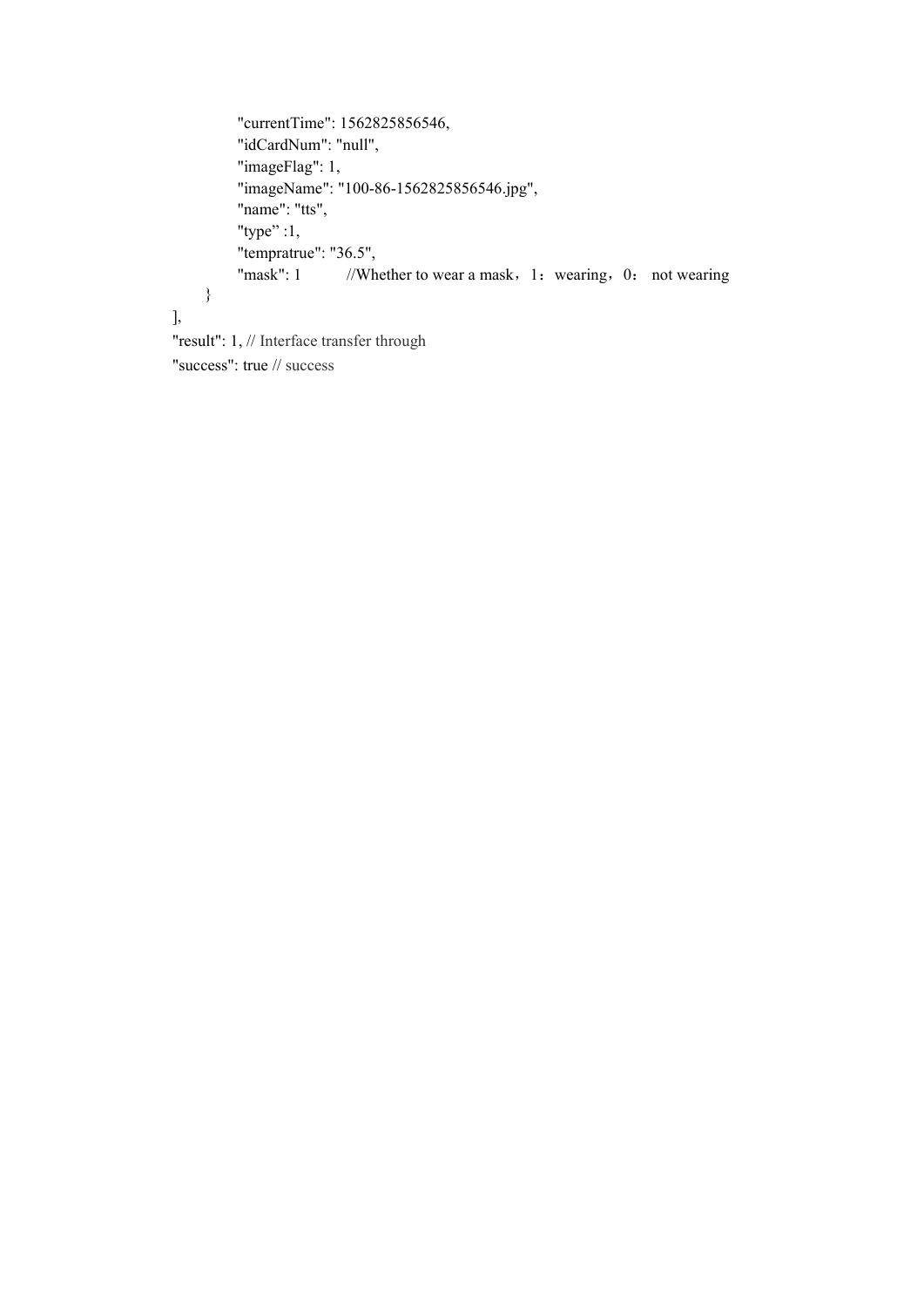## **8. Modify LOGO**

Request method: POST request

Request address: http: // device ip:8080/changeLogo

Request date:

| field    | mode   | request | Description                            |
|----------|--------|---------|----------------------------------------|
| pass     | String |         | device                                 |
| imgBase6 |        |         |                                        |
|          | String |         | Logo pic Base64, only support png, jpg |

request:

POST request parameters are placed in the body

The base64 string of the photo, without the header, such as: data:image/jpg;base65

Staff photos only support JPG and PNG

eg

```
\{"data": "msg: logo modify successfully", "result": 1, "success": true
}
```
# **9. Acquisition of equipment mac address**

Request method: POST request

Request address: http: // device ip:8080/getDeviceMac

Request date:

| field | mode   | request | Jescription      |
|-------|--------|---------|------------------|
| pass  | String |         | Device pass word |

eg

 $\{$ "data": "8CFCA0000023",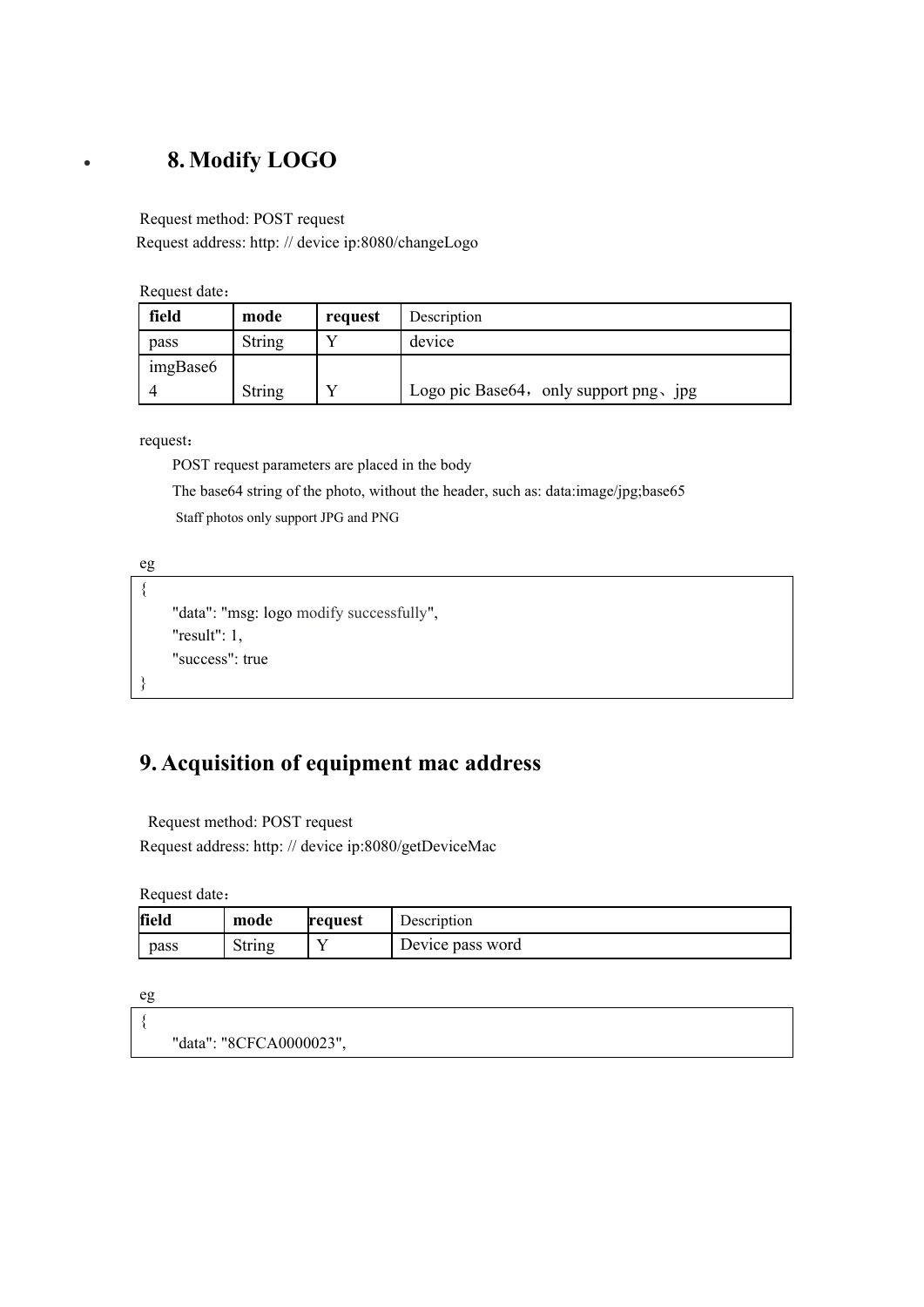```
"result": 1, "success": true
}
```
## **10. Parameter configuration (body temperature, mask, fan, etc**

Request method: POST request

Request address: http: // device ip:8080/tempAndMaskSetting

Request date:

| field  | mode   | request | Description                                       |
|--------|--------|---------|---------------------------------------------------|
| pass   | String |         | Device pass word                                  |
|        |        |         | Personnel information Json. The following are the |
| config | Json   |         | parameters of json                                |

Request description

POST request parameters are placed in the body

The config request parameter is in json format, the example is as follows (please adjust according to the actual situation)

}

 $\{$ "isBodyTempAlarm": 1, "isBodyTempStart": 1, "isHighFeverAdopt": 0, "isLowFeverAdopt": 0, "isLowTempAdopt": 0, "isStandardTempAdopt": 1, "isWearingMask": 0, "standardBodyTemp": "37.3", "isStrangerRecord":0, "isFan":0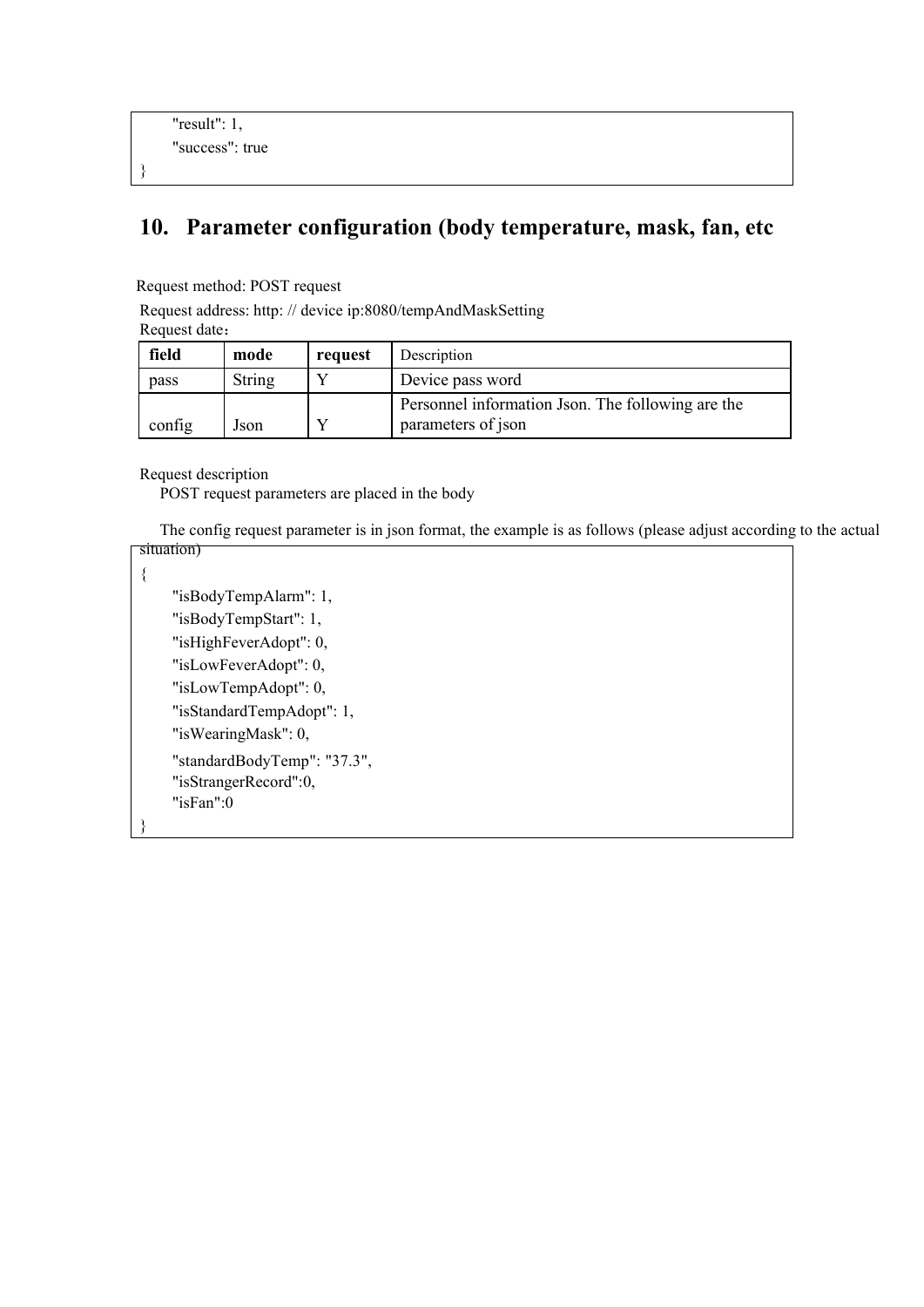config description

| filed               | mode          | Description                                                                                                                                                                                                                   |
|---------------------|---------------|-------------------------------------------------------------------------------------------------------------------------------------------------------------------------------------------------------------------------------|
| isBodyTempAlarm     | int           | 1 Turn on body temperature alarm 0 Turn off body temperature alarm                                                                                                                                                            |
| isBodyTempStart     | Int           | 1 Turn on body temperature detection 0 Turn off body temperature<br>detection                                                                                                                                                 |
| standardBodyTemp    | <b>String</b> | Body temperature threshold 37.3 (accurate to one decimal place), open<br>body temperature detection and body temperature alarm<br>After detecting that the body temperature exceeds the threshold, a sound<br>alarm is played |
| isHighFeverAdopt    | int           | Whether high fever passed $(0: \text{not passed 1: passed})$ is used to open the<br>door (range 38.5-43.0)                                                                                                                    |
| isLowFeverAdopt     | int           | Whether high fever passed $(0: \text{not passed 1: passed})$ is used to open the<br>door (range 38.5-43.0)                                                                                                                    |
| isLowTempAdopt      | int           | Whether the low temperature is passed $(0: \text{not passed 1: passed})$ for door<br>opening (range 30.0-below)                                                                                                               |
| isStandardTempAdopt | int           | Whether the normal body temperature is passed (0: not passed 1: passed)<br>for opening the door (range $36.1 - 37.2$ )                                                                                                        |
| isWearingMask       | int           | Wear mask detection switch (0: No 1: Yes)                                                                                                                                                                                     |
| isStrangerRecord    | int           | Stranger identification record storage switch (0: No, 1: Yes)                                                                                                                                                                 |
| isFan               | 1nt           | Fan switch $(0: No, 1: Yes)$<br>Temperature compensation, range $(-1)$ , positive number means positive                                                                                                                       |
| tempCompensation    | float         | compensation, negative number means negative compensation                                                                                                                                                                     |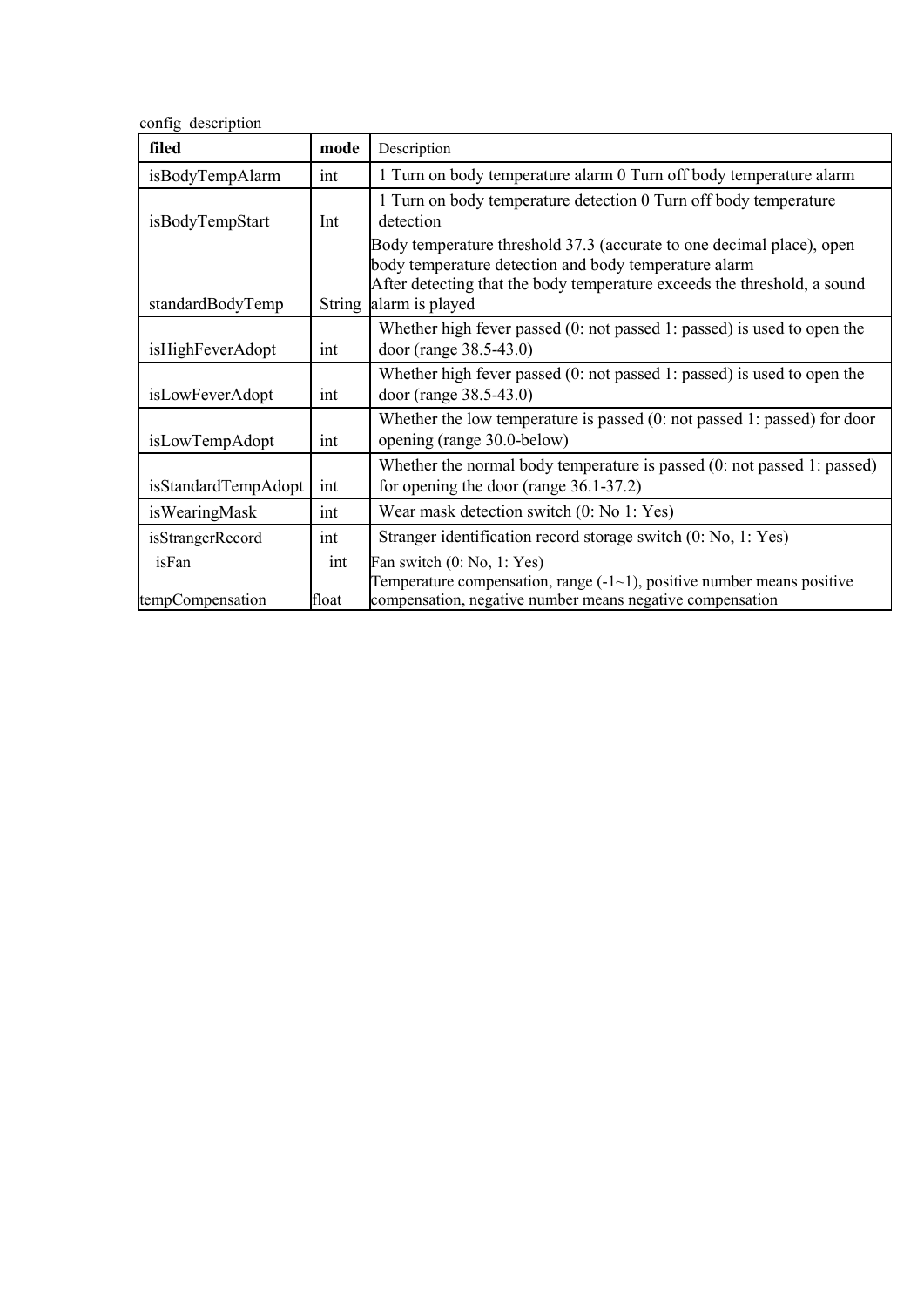| E | eg   |                             |
|---|------|-----------------------------|
|   | $\{$ |                             |
|   |      | "data": $\{$                |
|   |      | "deviceId": 88,             |
|   |      | "id": 10,                   |
|   |      | "isBodyTempAlarm": 1,       |
|   |      | "isBodyTempStart": 1,       |
|   |      | "isHighFeverAdopt": 0,      |
|   |      | "isLowFeverAdopt": 0,       |
|   |      | "isLowTempAdopt": 0,        |
|   |      | "isStandardTempAdopt": 1,   |
|   |      | "isWearingMask": 0,         |
|   |      | "standardBodyTemp": "37.3", |
|   |      | "isStrangerRecord":0,       |
|   |      | " $isFan$ ":0               |
|   | },   |                             |
|   |      | " $result"$ : 1,            |
|   |      | "success": true             |
|   | ∤    |                             |
|   |      |                             |

## **11. Access to photos**

Request method: POST request

Request address: http: // device ip: 8080 / getRecordImg Request data:

| filed   | mode   | request | Description                                       |
|---------|--------|---------|---------------------------------------------------|
| pass    | String |         | device                                            |
| imgName |        |         |                                                   |
|         |        |         | Photo name (obtained by the identification record |
|         | String |         | interface)                                        |

EG

```
\{"data":"/9j/4AAQSkZJRgABAQAAAQABAAD/2wB", // Image's base64 string
   "result": 1, //1 Interface call 0 Interface abnormal "success": true // true Get success false Get failure;
}
```
## **12. Device parameter information acquisition**

Request method: POST request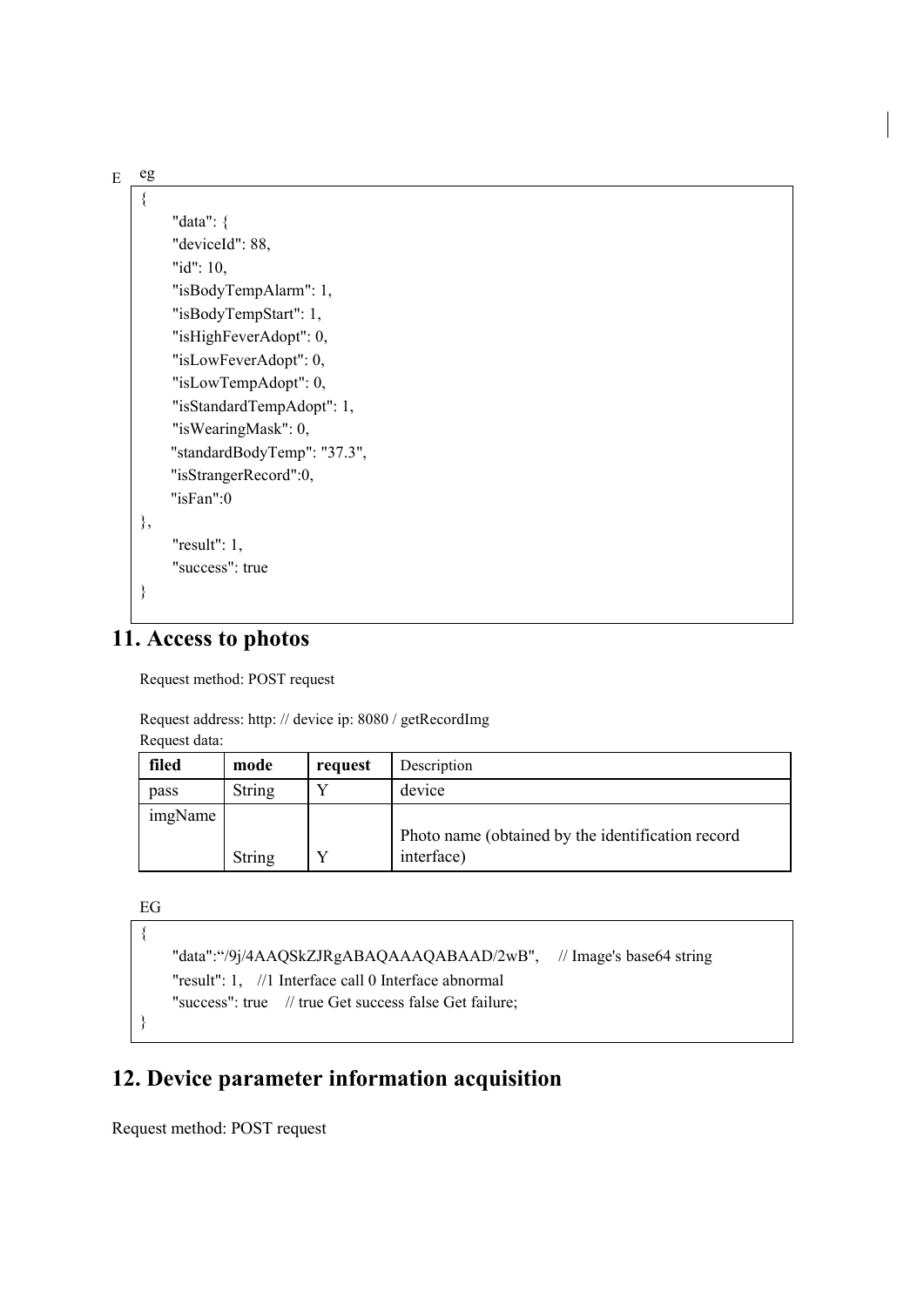Request address: http: // device ip: 8080 / getDeviceInfo Request data:

/ getDeviceInfo Request data:

| field | mode   | request | Description     |
|-------|--------|---------|-----------------|
| pass  | String |         | Device password |

| eg                             |                                          |
|--------------------------------|------------------------------------------|
|                                |                                          |
| "data":"{"freeSpace":"3.61GB", | // freeSpace: Remaining storage space    |
| "ip":"192.9.51.45",            | $\frac{1}{i}$ ip: address                |
| "mac":"8CFCA0036225",          | $\frac{1}{2}$ mac adress                 |
| "time":1584518232928,          | $\frac{1}{2}$ System time (ms) long type |
| "version":" $1.5.0.22.0.01$ "  | $\frac{1}{2}$ app Current version number |
| ∤",                            |                                          |
| " $result"$ : 1,               |                                          |
| "success": true                |                                          |
|                                |                                          |

### **13. Taking pictures**

Request method: POST request

Request address: http: // equipment ip: 8080 / photograph Request data:

| field |        | mode | request         |
|-------|--------|------|-----------------|
| pass  | String |      | Device password |
|       |        |      |                 |

```
eg
\{"data": "/9j/4AAQSkZJRgABAQAA …", //base64 String, need to be converted to suffix png
   pictures "result": 1, "success": true
}
```
## **14. Device initialization**

**Request method: POST request**

### **Request address: http: // device ip: 8080 / initialization Request data:**

| field | lmode            | <b>request</b> | Description     |
|-------|------------------|----------------|-----------------|
| pass  | $\sim$<br>String |                | Device password |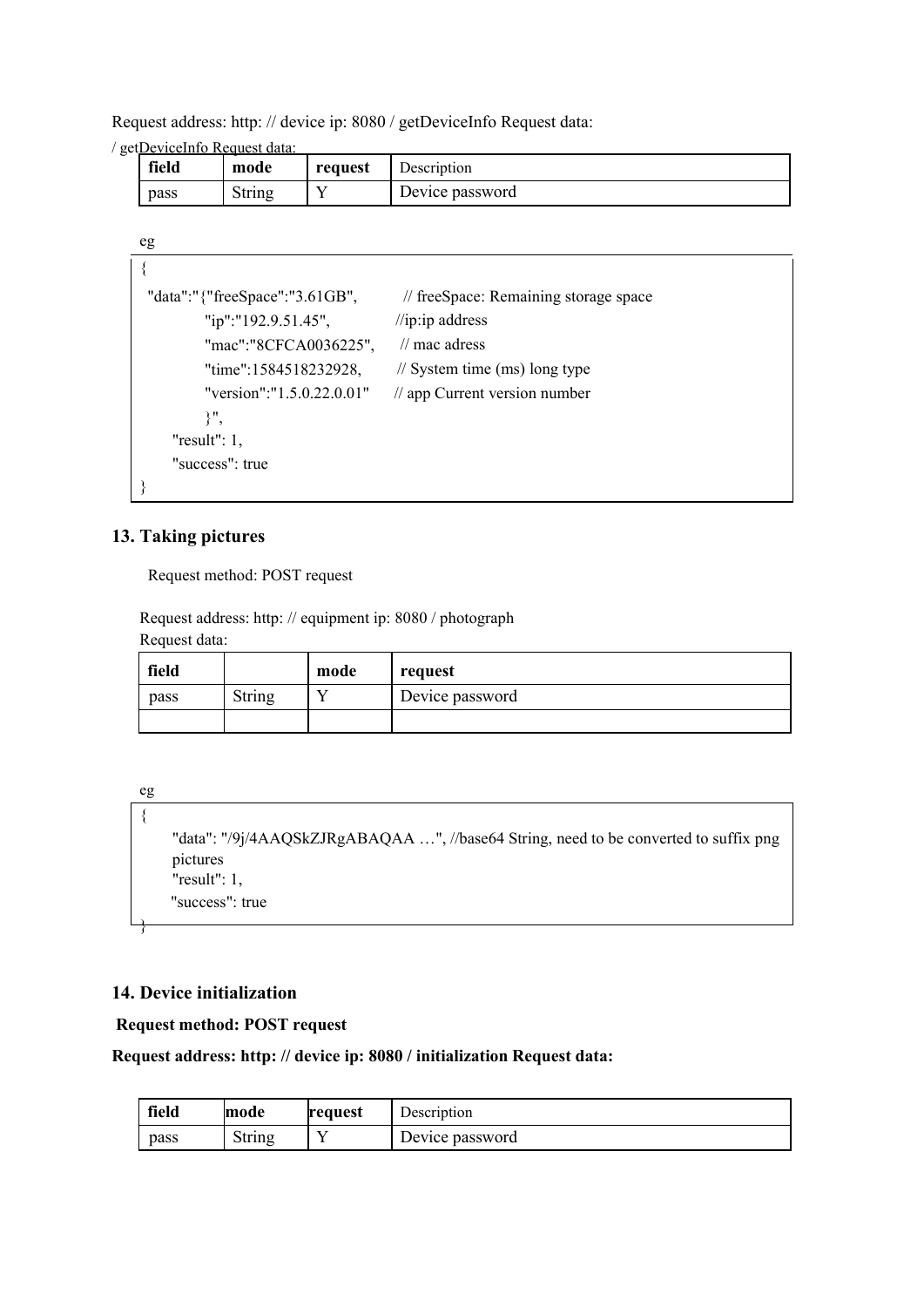Request description:

- Delete all identification records, personnel data, characteristics and other data on the device, and clear all databases
- Delete the attributes set through the device configuration interface

```
eg
\{"data": " Initialization successful ", "result": 1, "success": true
}
```
### **15. System time setting**

Request method: POST request

Request address: http: // device ip: 8080 / setDeviceTime Request data:

| field  | mode          | request | Description      |
|--------|---------------|---------|------------------|
| pass   | <b>String</b> | v       | Device pass word |
| year   | <b>String</b> |         | year             |
| month  | <b>String</b> | v       | month            |
| day    | <b>String</b> | v       | day              |
| hours  | <b>String</b> |         | hours            |
| minute | <b>String</b> | v       | minute           |

Request description:

After successful configuration, the device time is changed to the currently set time

If the device is connected to the public network, the device itself has a network time calibration mechanism, and the system adjusts the device time to the public network time

For the device to display the time manually set, the device must be in the local area network. If connected to the public network, the device uses the public network time by default when refreshing its time.

Eg:

```
\{"data": "2020-03-15 22:10:50", // Device current time
   "result": 1, "success": true
}
```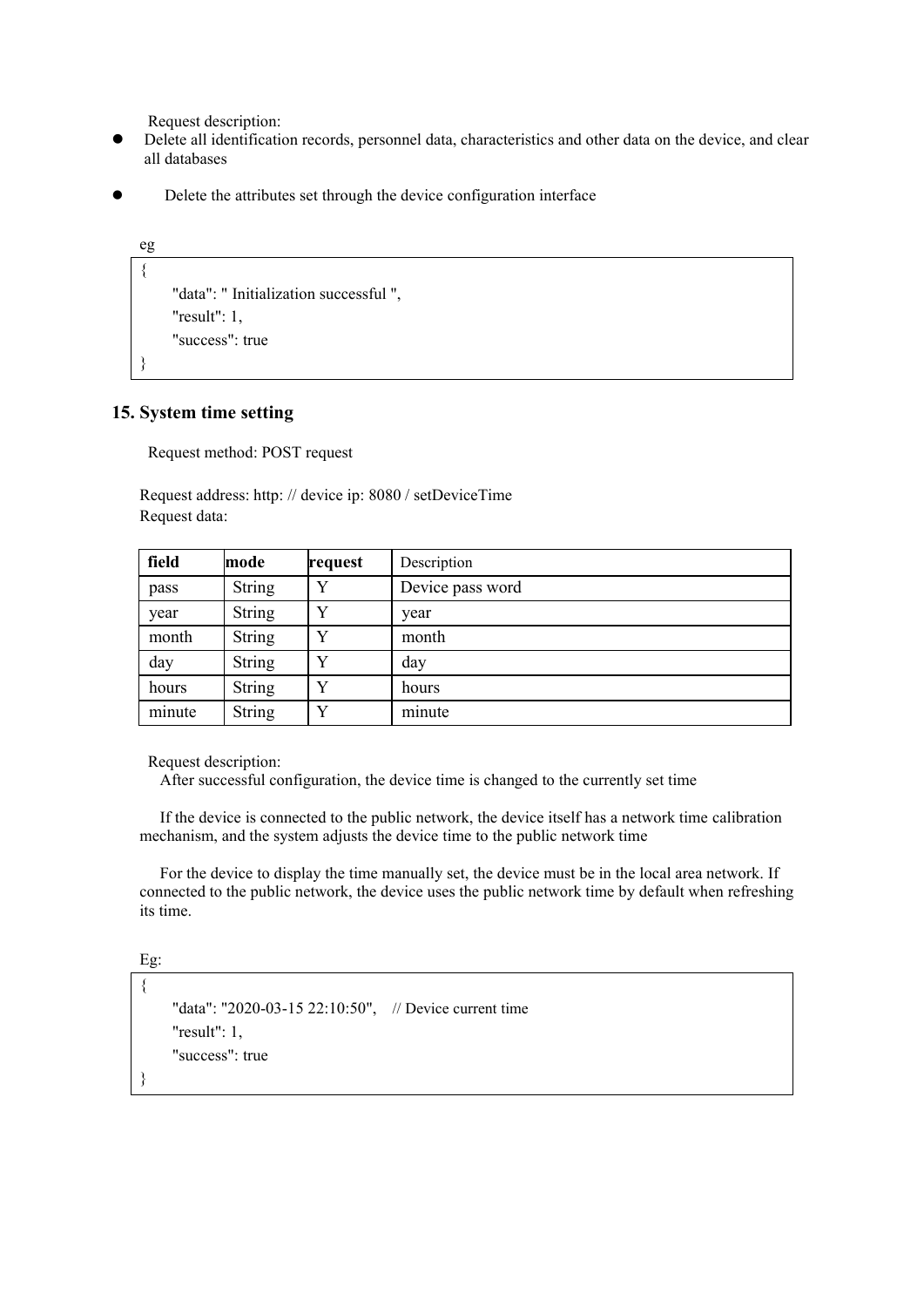# **16. Identify the recording interface callback settings**

Request method: POST request

Request address: http: // device ip: 8080 / setIdentifyCallback Request data:

| field       | mode   | <b>request</b> | Description                                  |
|-------------|--------|----------------|----------------------------------------------|
| pass        | String |                | Device pass word                             |
| callbackUrl | String |                | Identify the url interface for record upload |

Request description:

The callback can be setin other settings ofthe APP terminal settings

Please refer to the MIPS face recognition callback interface document V1.0

| 比点: |  |
|-----|--|
|     |  |

| "data": "http://192.9.51.45:8080/setIdentifyCallback",                                         |
|------------------------------------------------------------------------------------------------|
| "result": 1, $\pi/1$ Set successfully -1 No callbackUrl field -2<br>callbackUrl Field is empty |
| "success": true //true Set successfully, false set failed;                                     |
|                                                                                                |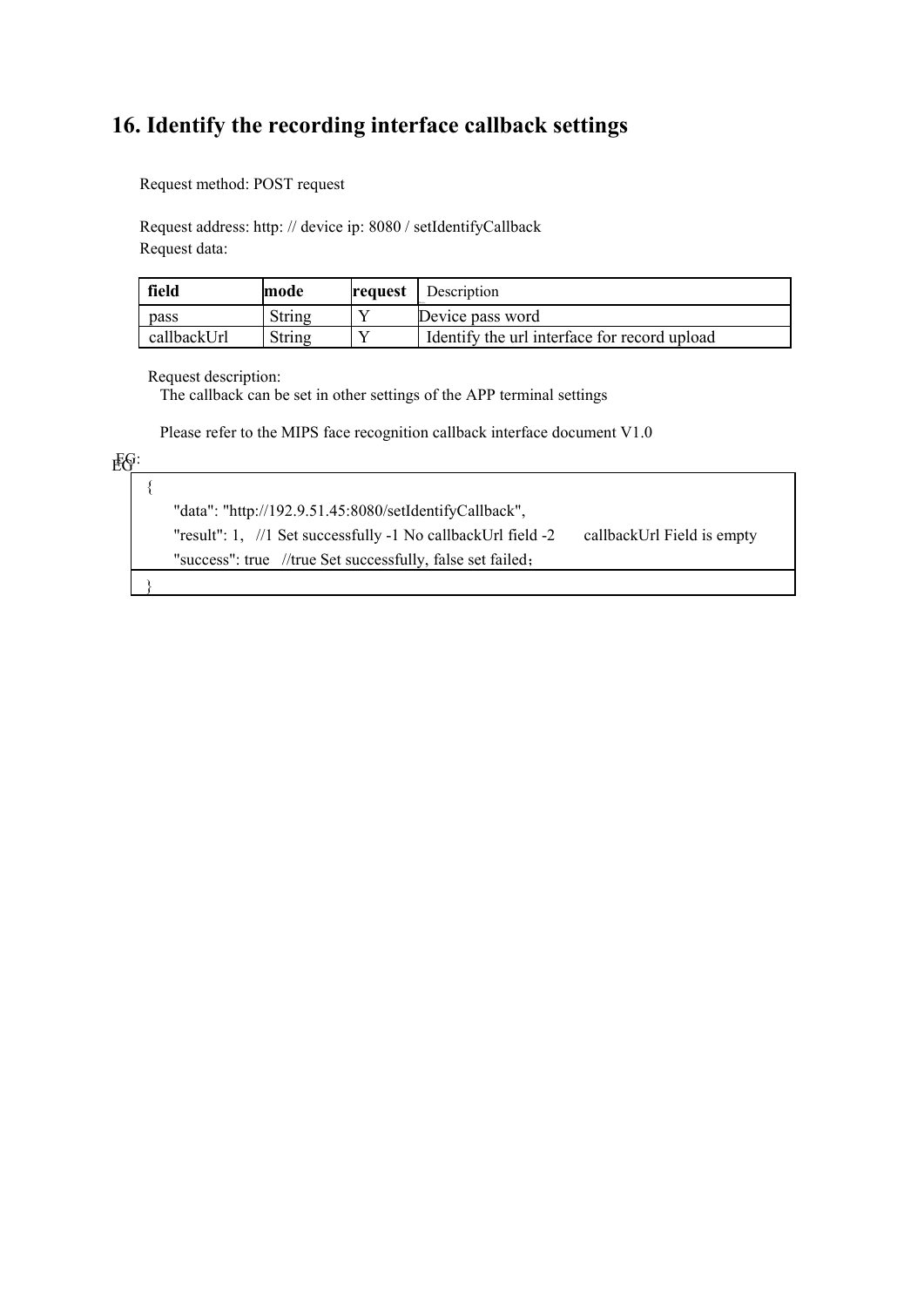## **17. Device-door control**

Request method: POST request

Request address: http: // device ip: 8080 / device / openDoorControl Request data:

| field | lmode            | <b>request</b> | Description      |
|-------|------------------|----------------|------------------|
| pass  | $\sim$<br>String |                | Device pass word |

Eg

```
\{"data": "open the door success",
  "result": 1, "success": true
}
```
## **Device restart**

Request method: POST request

Request address: http: // device ip: 8080 / restartDevice Request data:

| field | mode   | request | Description        |
|-------|--------|---------|--------------------|
| pass  | String |         | 设 Device pass word |

Eg

```
\{"data": " Restart the success ", "result": 1, "success": true
}
```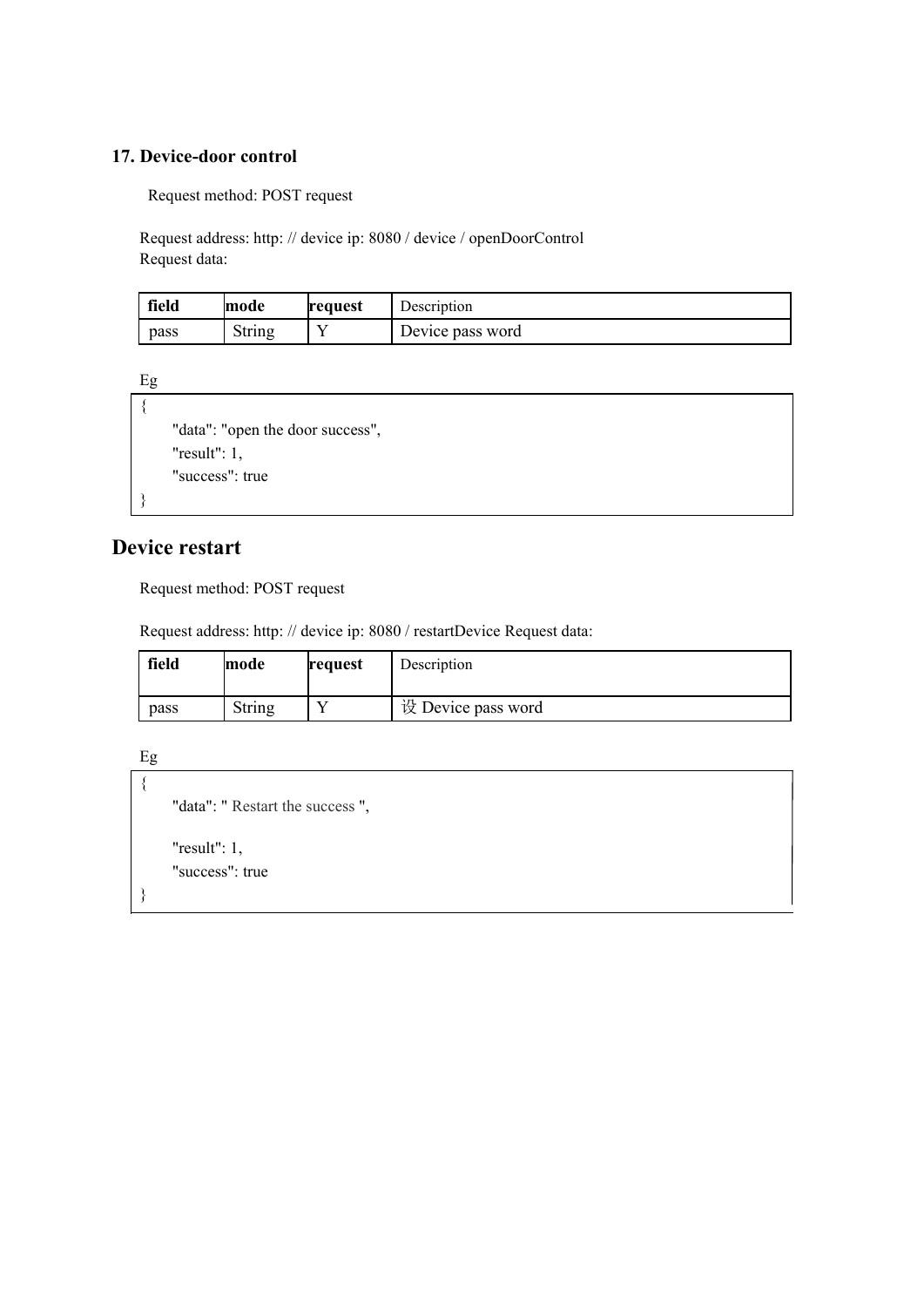## **18. Get body temperature and mask parameters**

Request method: POST request

Request address: http: // device ip: 8080 / getTempAndMaskSetting

Request date:

| field  | mode   | request | Description                              |
|--------|--------|---------|------------------------------------------|
| pass   | String |         | Device pass word                         |
|        |        |         | Parameter configuration Json.            |
| config | Json   |         | The following are the parameters of json |

Return data (for example, please refer to the description of temperature and mask parameter configuration for details):

| "data": $\{$                 |  |
|------------------------------|--|
| "isBodyTempAlarm ":1,"       |  |
| isBodyTempStart":1,"         |  |
| isHighFeverAdopt ":0,"       |  |
| isLowFeverAdopt ":0,"        |  |
| isLowTempAdopt":0,"          |  |
| isStandardTempAdopt":1,"     |  |
| isStrangerRecord ":0,"       |  |
| isWearingMask ":0,"          |  |
| standardBodyTemp ":"37.3 "," |  |
| tempCompensation ":0.3,"     |  |
| tempCompensationParam ":1    |  |
| },                           |  |
| " $result"$ : 1,             |  |
| "success": true              |  |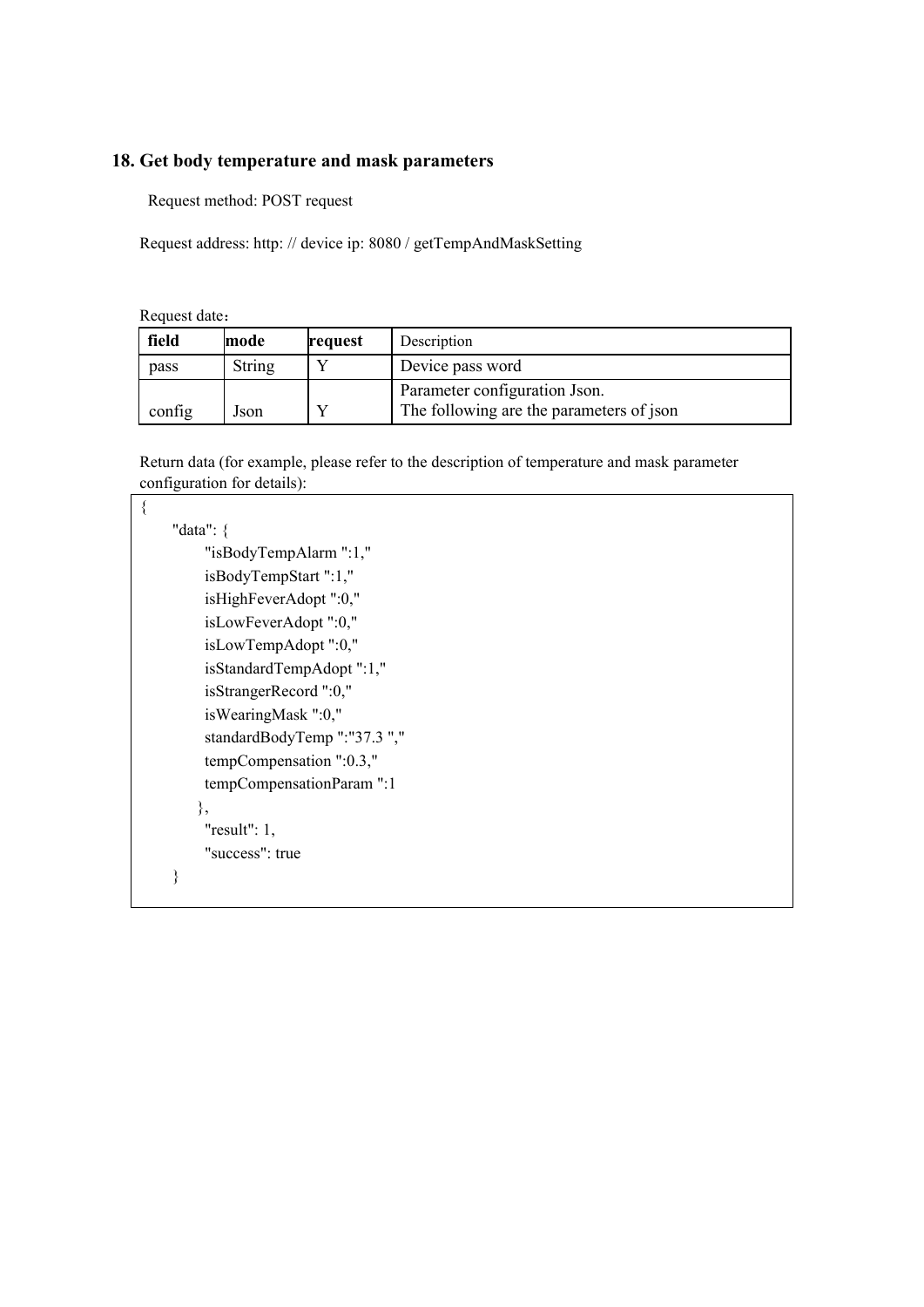### **19. Personnel Check-up**

Request method: POST request

| field  | mode          | request | Description                                                                         |
|--------|---------------|---------|-------------------------------------------------------------------------------------|
| pass   | <b>String</b> |         | Device pass word                                                                    |
| config | Json          |         | Person ID specifies that multiple persons to be queried<br>are separated by commas. |
|        |               |         | For example, $"100,101,102"$ , the maximum number is<br>50;                         |

Request address: http: // device ip:8080/person/find

Return Data:

Except for the faceID field, please refer to interface 4 for the detailed field description

```
{ "data": "[
         { "prescription": "2020-03-21 00:00,2030-12-13 00:00", "age": 0, "card": "", "faceID": 57358, "icCard": "", "name": "Lee", "sex": 1, "type": 3, "vipID": 57358 //Less than 0 means that the picture verification
failed, greater than or equal to 0 means success, the reason for failure
Please refer to the interface 4, Instructions for returning personnel
registration results
         }
    ]", "result": 1, "success": true
}
```